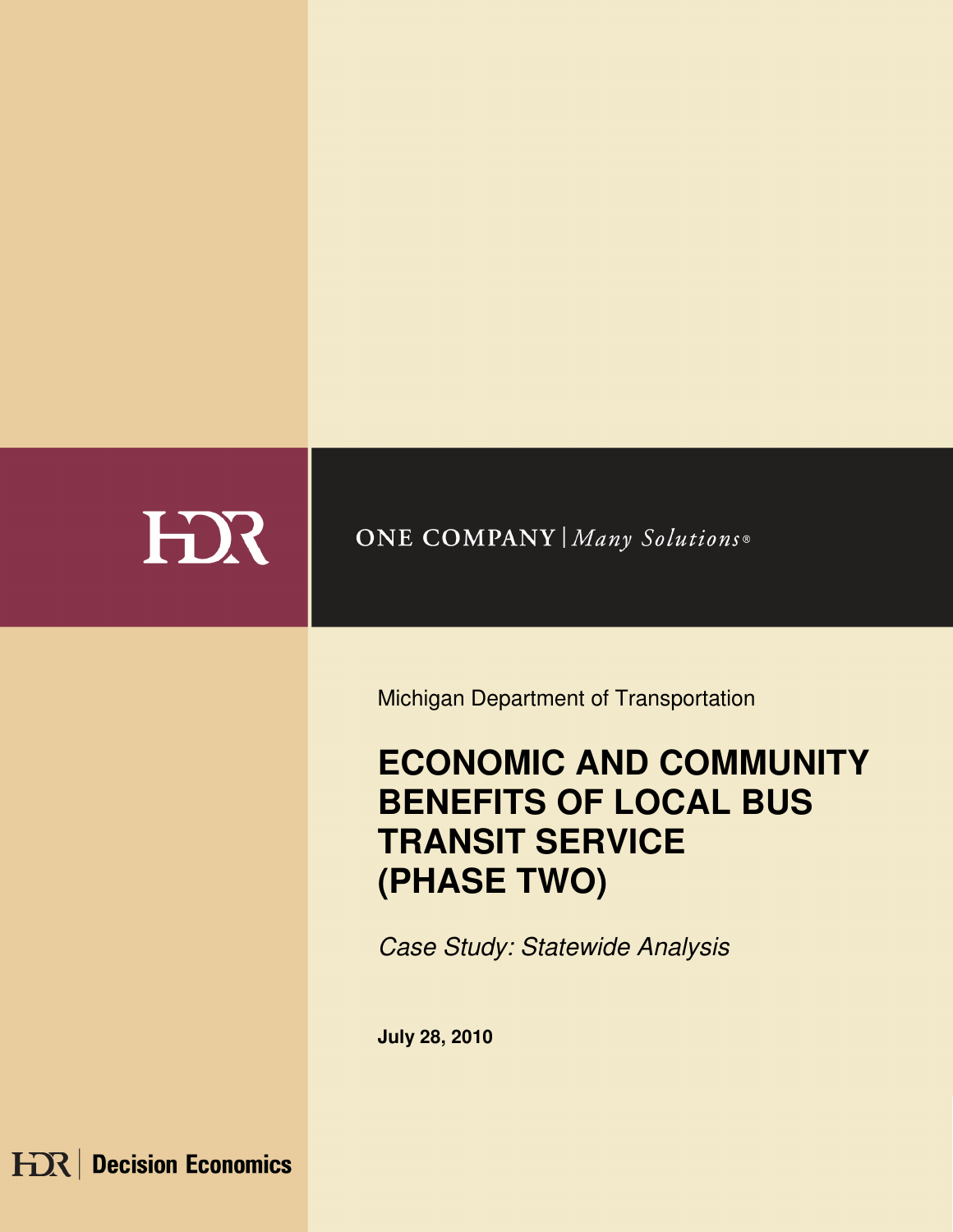## **ECONOMIC AND COMMUNITY BENEFITS OF LOCAL BUS TRANSIT SERVICE (PHASE TWO)**

## **CASE STUDY: STATEWIDE ANALYSIS**

Prepared By:

**HDR Decision Economics 8403 Colesville Road, Suite 910 Silver Spring, MD 20910** 

**July 28, 2010**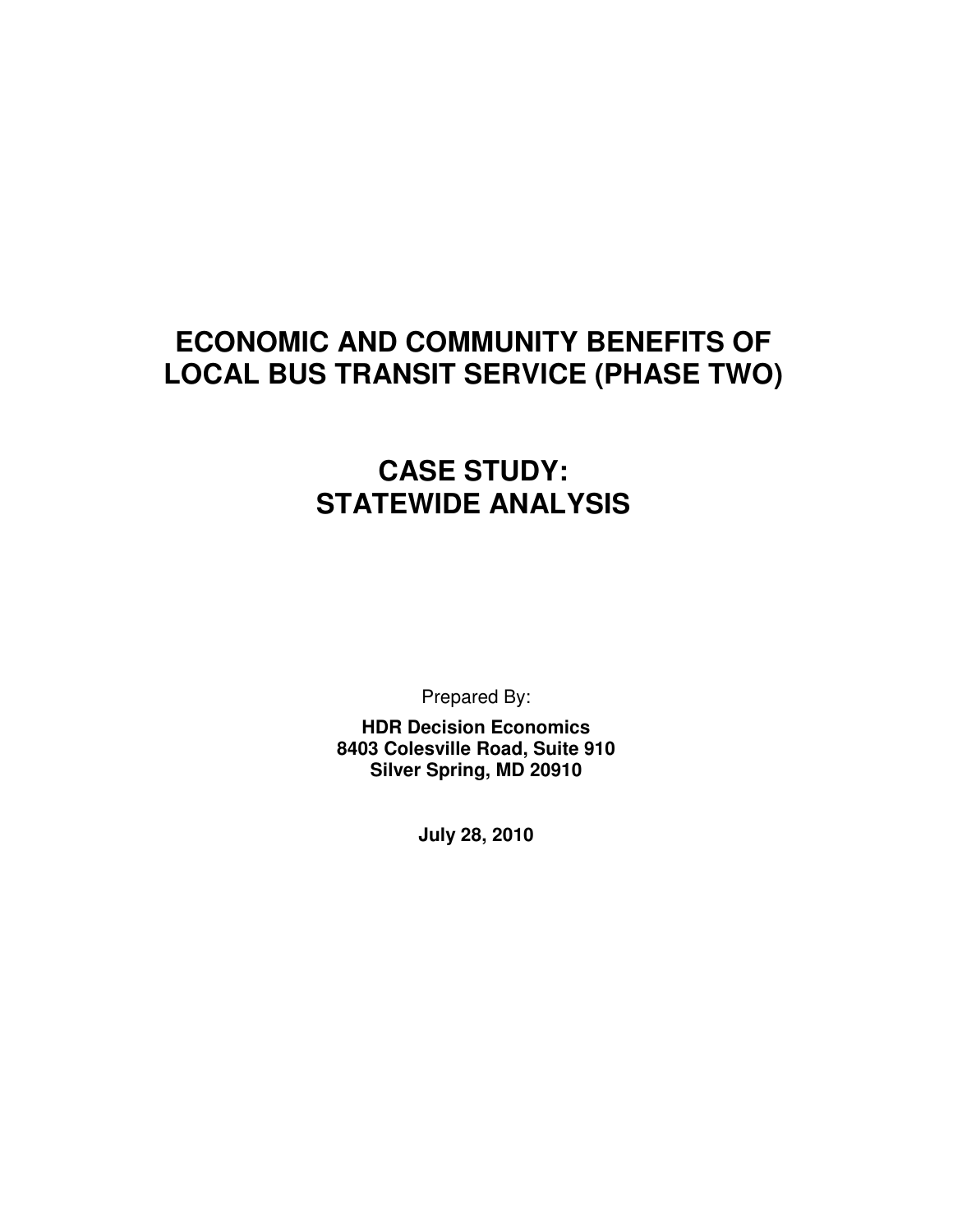## **TABLE OF CONTENTS**

| 1.                                                                                 |  |
|------------------------------------------------------------------------------------|--|
| 2.                                                                                 |  |
| 2.1                                                                                |  |
| 2.2                                                                                |  |
| 3.                                                                                 |  |
| 3.1                                                                                |  |
| 3.1.1                                                                              |  |
| 3.1.2                                                                              |  |
| 3.2                                                                                |  |
| 3.2.1                                                                              |  |
| 3.2.2                                                                              |  |
| 3.2.3                                                                              |  |
| 3.3                                                                                |  |
| 3.3.1                                                                              |  |
| 3.3.2                                                                              |  |
|                                                                                    |  |
| 4.1                                                                                |  |
| 4.1.1                                                                              |  |
| 4.1.2                                                                              |  |
| 4.2                                                                                |  |
| 4.2.1                                                                              |  |
| 4.2.2                                                                              |  |
|                                                                                    |  |
| 4.3.1                                                                              |  |
| 4.3.2                                                                              |  |
|                                                                                    |  |
|                                                                                    |  |
| Appendix C: Detailed Results for Economic Impact Analysis of Transit Operations 25 |  |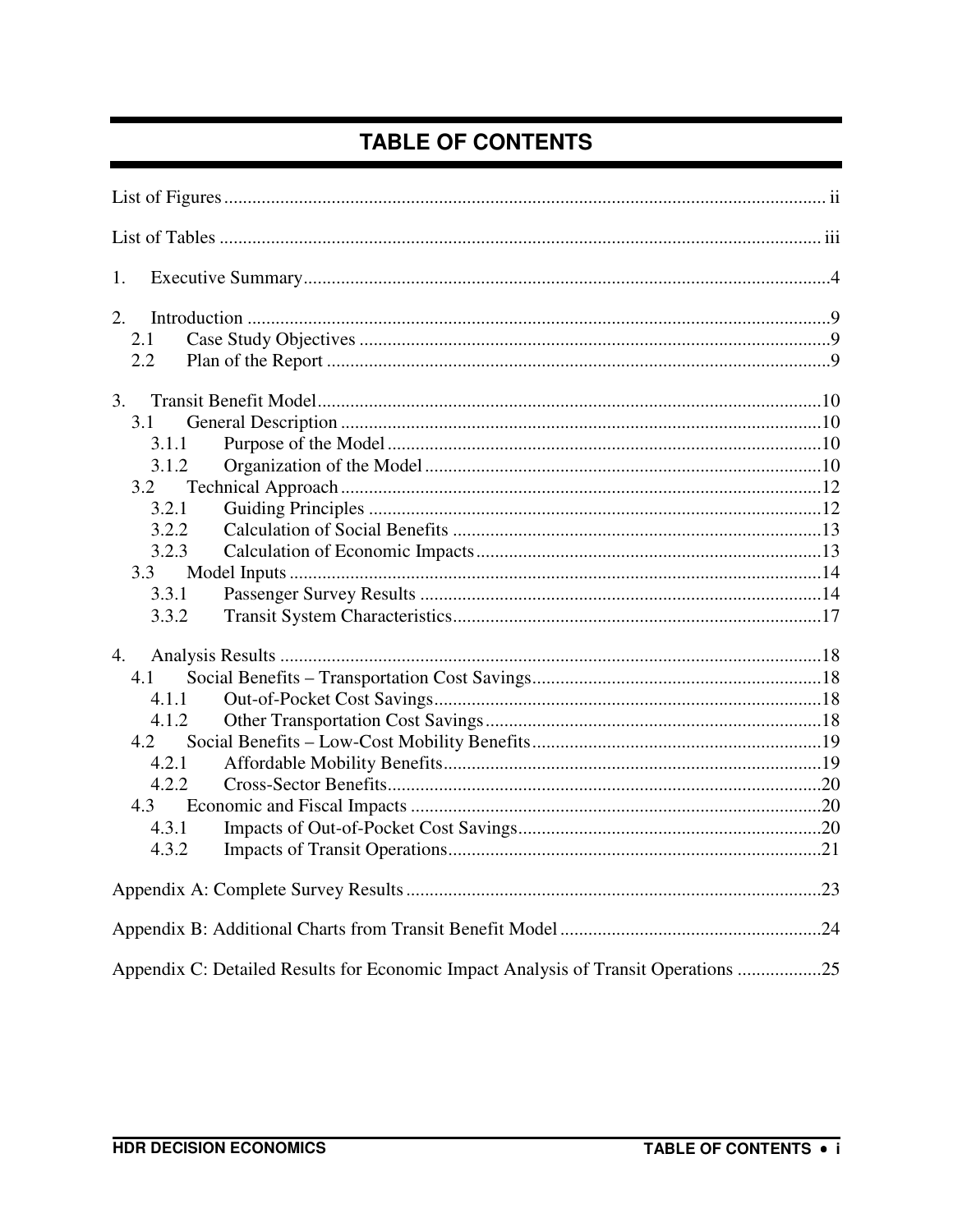### **LIST OF FIGURES**

| Figure 5: Distribution of Transportation Cost Savings by Benefit Category 24 |  |
|------------------------------------------------------------------------------|--|
|                                                                              |  |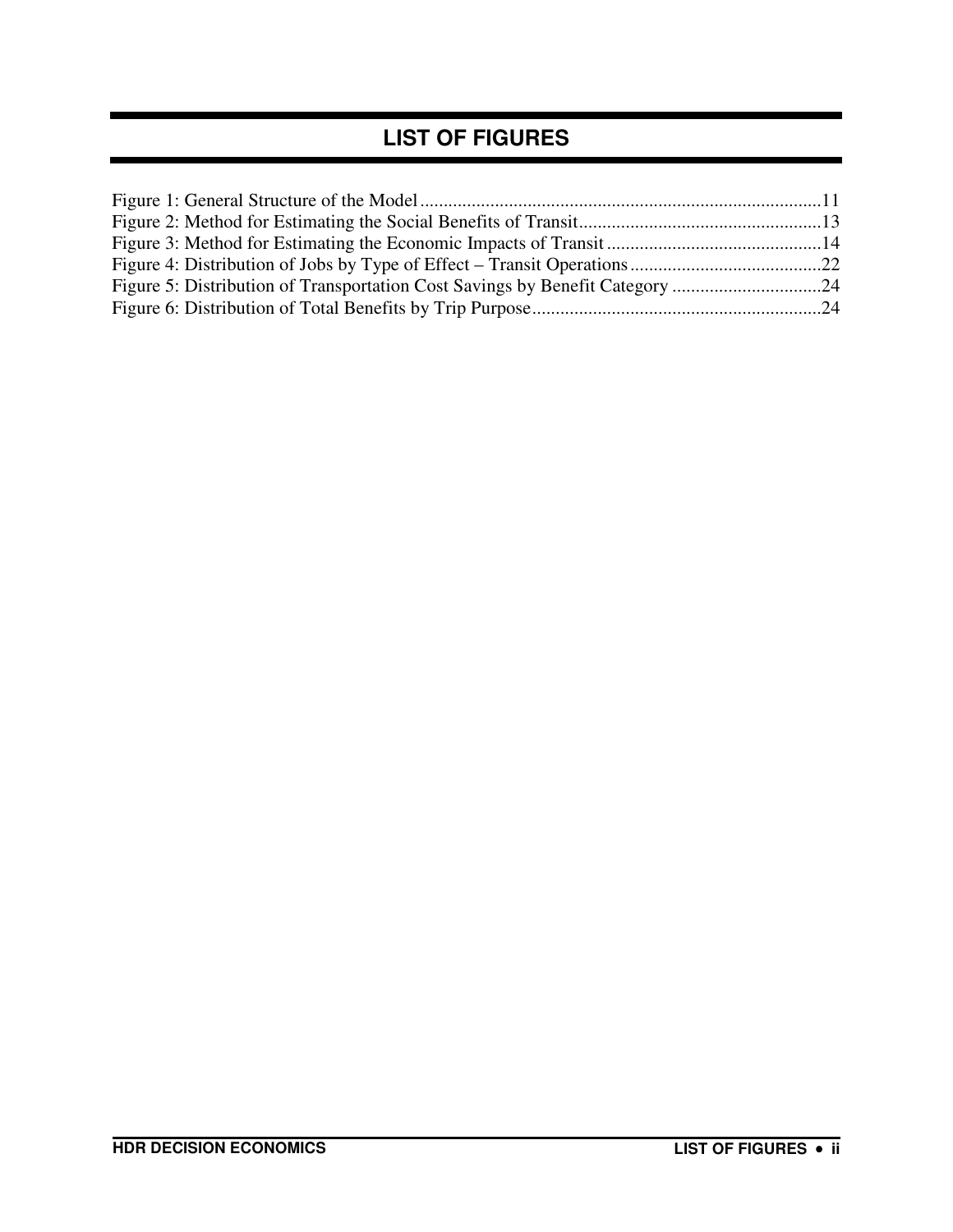### **LIST OF TABLES**

| Table 10: Survey Results (Unweighted Count and Weighted Percent Estimates) 23 |  |
|-------------------------------------------------------------------------------|--|
|                                                                               |  |
|                                                                               |  |
|                                                                               |  |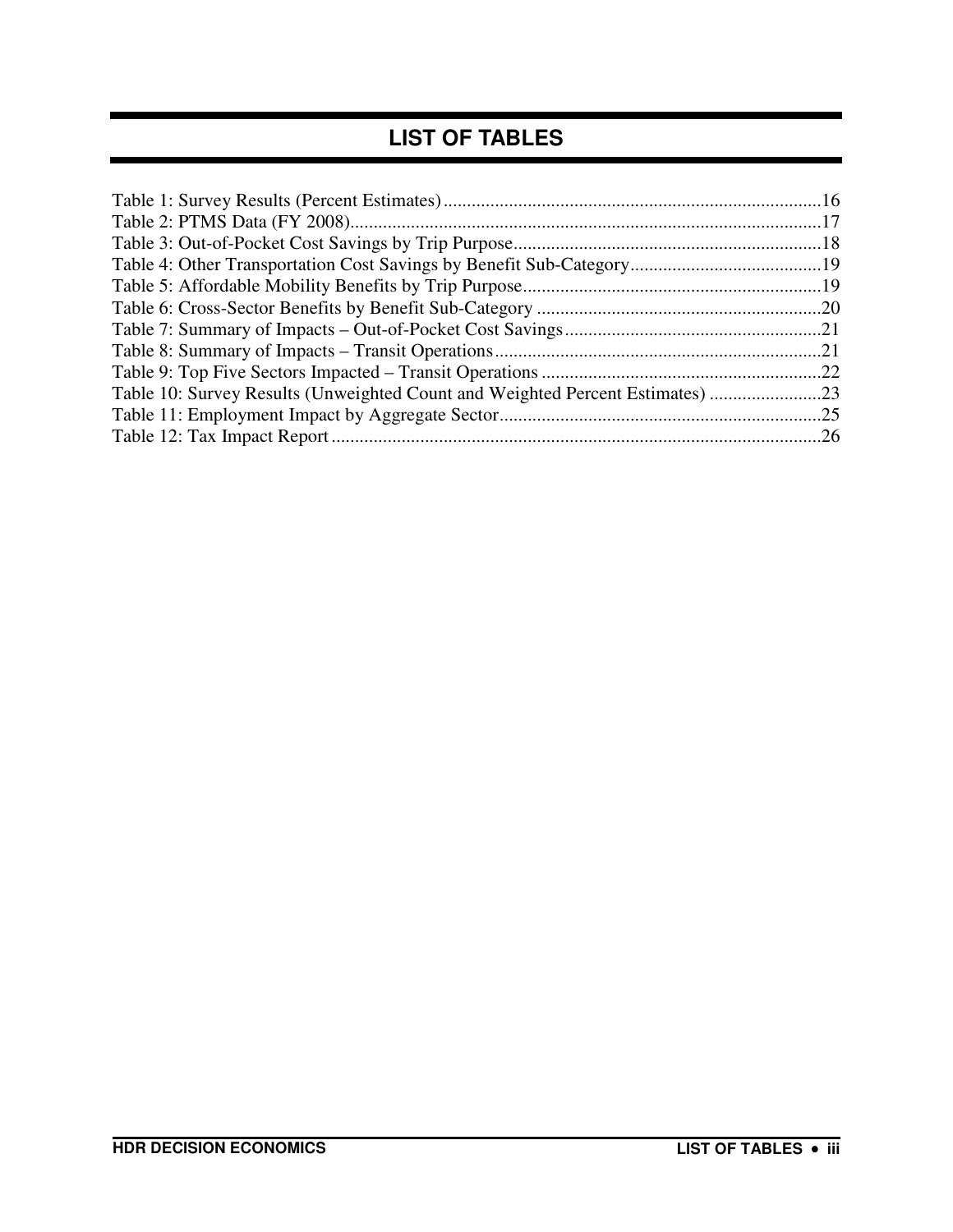### **1. EXECUTIVE SUMMARY**

More than 100 million trips are made on public transit annually in Michigan. These trips satisfy the mobility needs of numerous households for whom owning and driving a vehicle is not an effective or affordable transportation option. While the direct benefits of transit to its users are clear, it is generally accepted that the overall benefits of these trips extend beyond just transit riders. Through improved mobility, safety, air quality and economic development, public transit also benefits users of the roadway network and the community at large.

Therefore, while each dollar spent on public transit results in a dollar's worth of service being delivered to consumers of that service, there are additional benefits that extend beyond the service being delivered. These additional benefits are divided into two broad categories: social benefits and economic impacts.<sup>1</sup> The social benefits of transit can be further broken down into:

- *Transportation cost savings*, which consist of out-of-pocket cost savings (e.g., vehicle ownership and operating cost savings), travel time cost savings, accident cost savings and environmental emissions cost savings; and
- *Low-cost mobility benefits*, which consist of affordable mobility benefits (the economic value to access services such as healthcare, education and retail for transit dependent people) and cross-sector benefits (budget savings for welfare and social services, such as unemployment and homecare, due to the presence of transit).

In addition to the social benefits are the impacts on the State economy resulting from:

- Transit operating and maintenance expenses; and
- The re-spending of a portion of out-of-pocket cost savings that are accruing to transit riders.

This report presents a quantitative analysis of the social benefits and economic impacts of transit for the State of Michigan in 2008. For the purpose of the report, public transit includes 79 individual agencies that receive operating assistance from the Michigan Department of Transportation. All but nine of the 83 counties in the State are served by these 79 transit agencies and each of these 74 counties have some form of demand response service (the other nine counties have specialized transportation services only). Eighteen of the 74 counties also provide fixed route service. Sixty of the 74 counties provide countywide service with varying service levels. Operating and maintenance costs are covered by a mixture of federal, state and local funds in addition to farebox revenues. The report employs methods developed by HDR Decision Economics for the Federal Transit Administration (FTA) with data compiled in the Public Transportation Management System (PTMS). The main conclusions are listed below.

<sup>&</sup>lt;sup>1</sup> Please note that when the term "overall benefits" is used in this document it refers to both social benefits and economic impacts.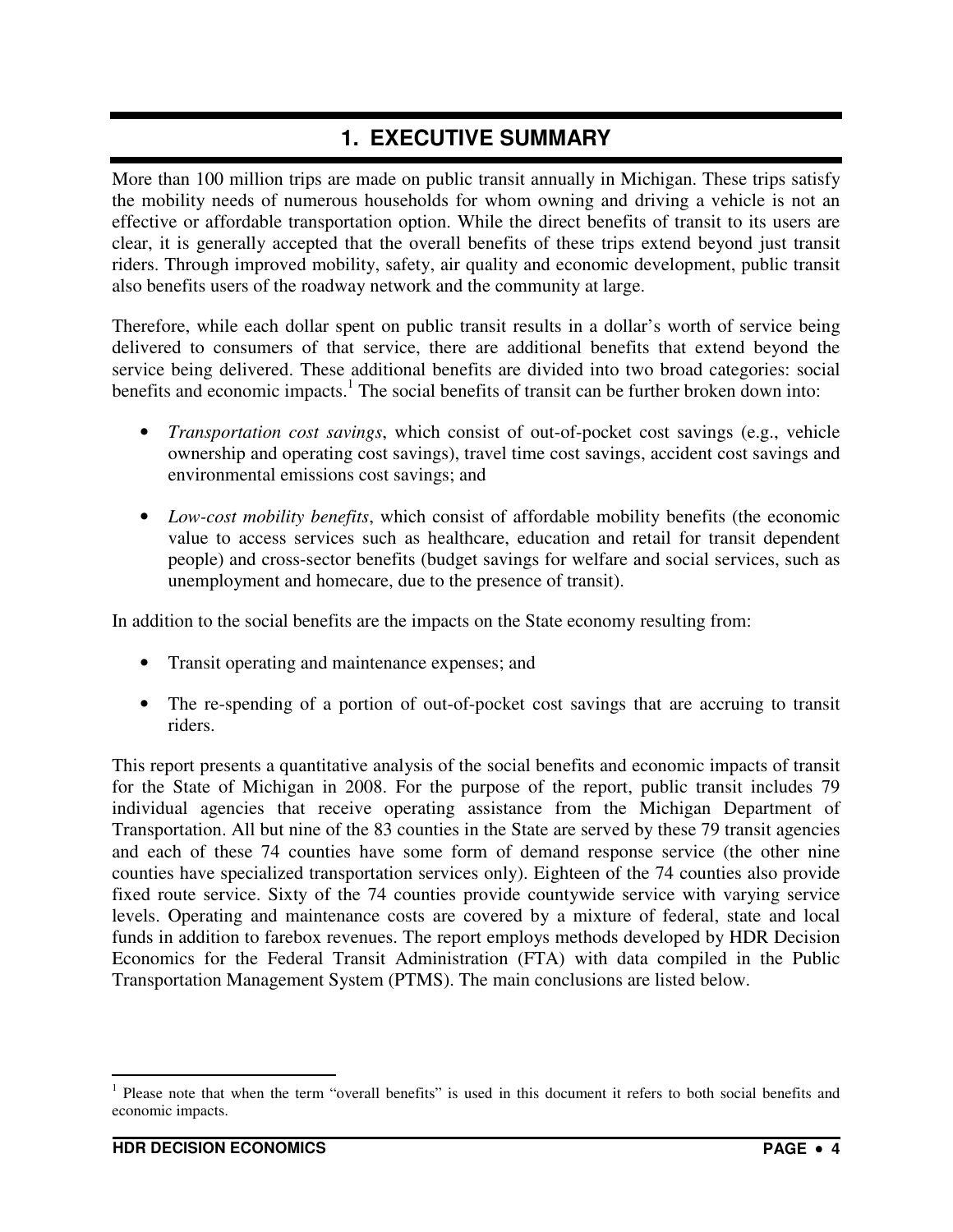#### **Transit Saves Money for Riders**

 *Reduces the cost of transportation* – When people use public transit instead of a more costly alternative (personal car or taxi) they save money, which in turn can be spent on food, healthcare, housing and other staples. In 2008, out-of-pocket cost savings totaled \$348.8 million for riders in Michigan.

*"Public transportation helps many who medically or financially can't drive. It is a very vital part of the community."*

A Michigan transit rider

 *Increases tax savings for commuters* – The 2009 American Recovery and Reinvestment Act (ARRA) raised the monthly limit commuters can deduct from their paychecks on a pre-tax basis from \$120 to \$230 to pay for their commute. Employers who enroll in the program also save money since this transit benefit cap is not subject to payroll taxes.

#### **Transit Alleviates Traffic Congestion**

- $\checkmark$  *Shortens commutes* Investing in public transit is an effective congestion management strategy. A full bus can take more than 30 cars off the road. The choice of transportation mode for commute helps reduce congestion delays during rush hours.
- *Frees up time for other activities* Thanks to public transit, travelers saved more than 17.5 million person hours of travel in 2008. This means more time spent with families, at work and on other activities (such as shopping and recreation) that can also generate revenue. Overall, the economic value of travel time savings is estimated at \$340.4 million.

#### **Transit Saves Lives**

 $\checkmark$  Lowers the risk of accidents – In general, transit riders are less likely to be involved in a crash than those who use personal vehicles. Thus transit use reduces the number of injuries and deaths on the road and their related costs (medical treatment, police services, property damage, etc.). $<sup>2</sup>$ </sup>

 $\overline{a}$  $2^2$  As shown in the summary table on page 8, safety benefits were negative in 2008. There are structural and circumstantial reasons for this:

<sup>•</sup> Although public transit is typically safer than personal vehicles, this is truer for rail than for bus. Apart from Detroit Transportation Corporation, transit agencies in Michigan do not provide rail service.

<sup>•</sup> Safety benefits are sensitive to the amount of foregone travel: the higher the percentage of trips foregone in the absence of public transit, the higher the likelihood that safety benefits will be negative.

<sup>•</sup> Safety benefits are also very sensitive to the number of fatalities because of their high cost (\$4.2 million per fatality). If the total number of transit fatalities had been reduced by two, safety benefits would have amounted to -\$0.4 million.

<sup>•</sup> Traffic fatalities were down by 9.6 percent in Michigan in 2008, partly because of a reduction in travel due to socio-economic factors (economic recession and decline in population). The death rate per 100 million miles traveled was the lowest ever recorded at 0.97, putting Michigan among the 10 safest states to drive in the United States.

<sup>•</sup> Only a handful of transit agencies displayed large negative safety benefits. Most agencies actually generated positive safety benefits.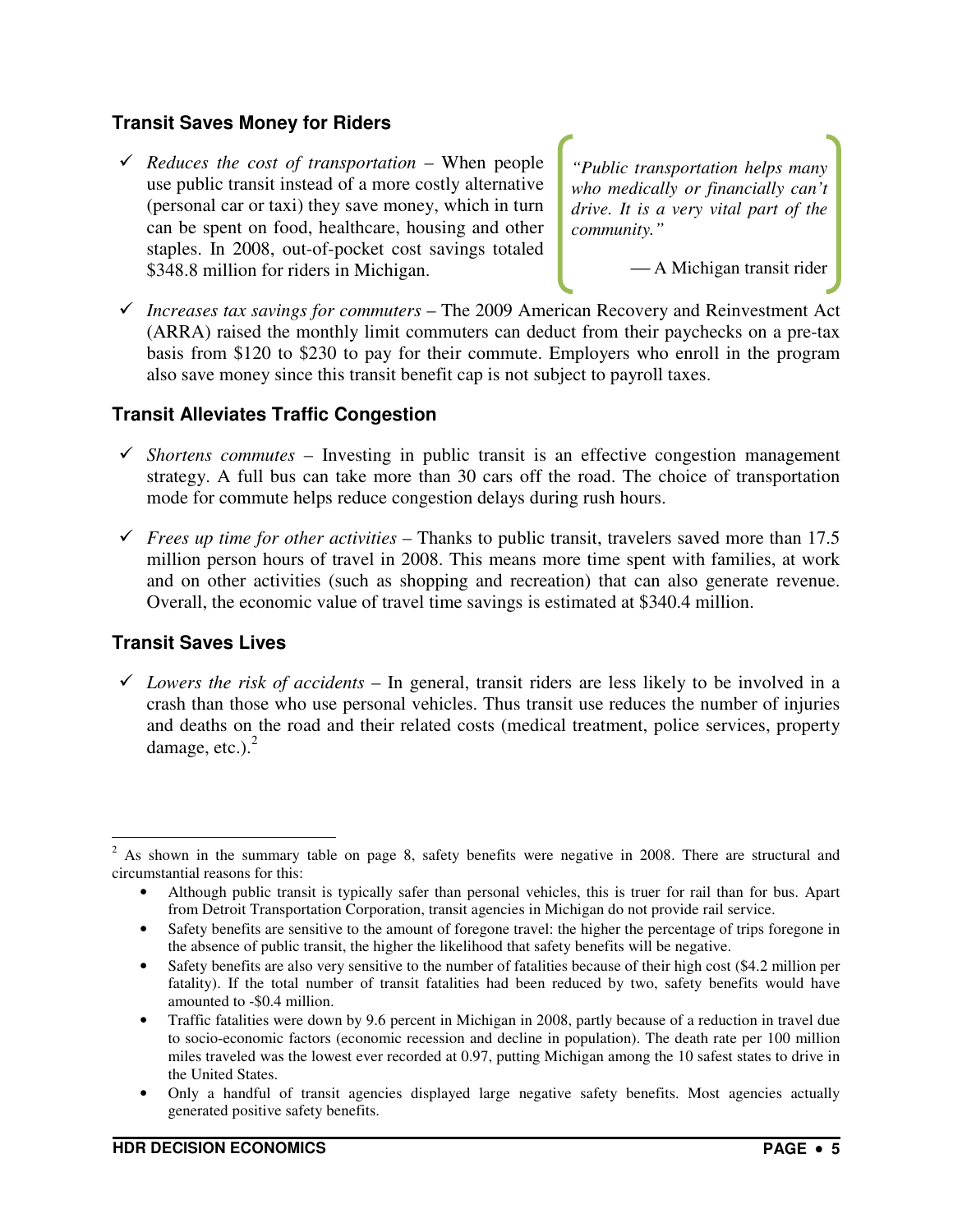*Reduces respiratory and other air pollution-related illnesses* – By reducing emissions of air pollutants, public transit reduces air pollution-related illnesses such as asthma, chronic obstructive pulmonary disease and lung cancer.

#### **Transit Expands Mobility**

 *Facilitates access to jobs and medical care* – Over 40 percent of trips made by transit patrons in Michigan are for work or medical purposes. A number of those patrons (especially those with low income, no access to a car, or with disabilities) rely entirely on public transit for their mobility needs. If public transit was no longer available they would have no choice but to forego their trips. The economic value of those foregone trips is estimated

*"Dial-A-Ride has helped a lot. I recently lost my car and need transportation for me and my children."*

A Michigan transit rider

at \$67.6 million in 2008. Some patrons would also require homecare or they would no longer be able to go to work. Thus, an estimated \$56.6 million in cross-sector benefits (i.e., homecare cost savings and welfare cost savings) in 2008 are attributable to public transit.

*Provides greater access to education* – Over a quarter of trips made by transit patrons are for education purposes. In the absence of public transit, more than 16 thousand students would not be able to attend school or college.

#### **Transit Brings the Community Together**

*Provides a vital transportation link for senior citizens and persons with disabilities* – Public

*"I would not be able to travel with a disabled person if bus was not available."*

A Michigan transit rider

transit ensures that persons with disabilities and the growing number of senior citizens remain actively involved in their communities and have access to the full range of facilities and services. Many transit agencies in Michigan offer discounted fares to senior citizens and provide complementary ADA paratransit service to persons with disabilities.

 *Expands social and recreational opportunities in rural areas* – More than two thirds of public transit agencies in Michigan are located in rural areas. Many of them are participating in community-sponsored events and programs such as Meals-on-Wheels.

#### **Transit Stimulates the Economy**

 $\checkmark$  Creates jobs in Michigan – For every 10 jobs created in the public transit sector, 6 additional jobs are created in the rest of the economy as a result of the multiplier effect. It is estimated that transit operations sustained more than 9,200 jobs and contributed about \$1.08 billion in economic output in Michigan in 2008. Moreover, the re-spending of a portion of out-of-pocket cost savings by transit riders added \$264.4 million to the Michigan economy.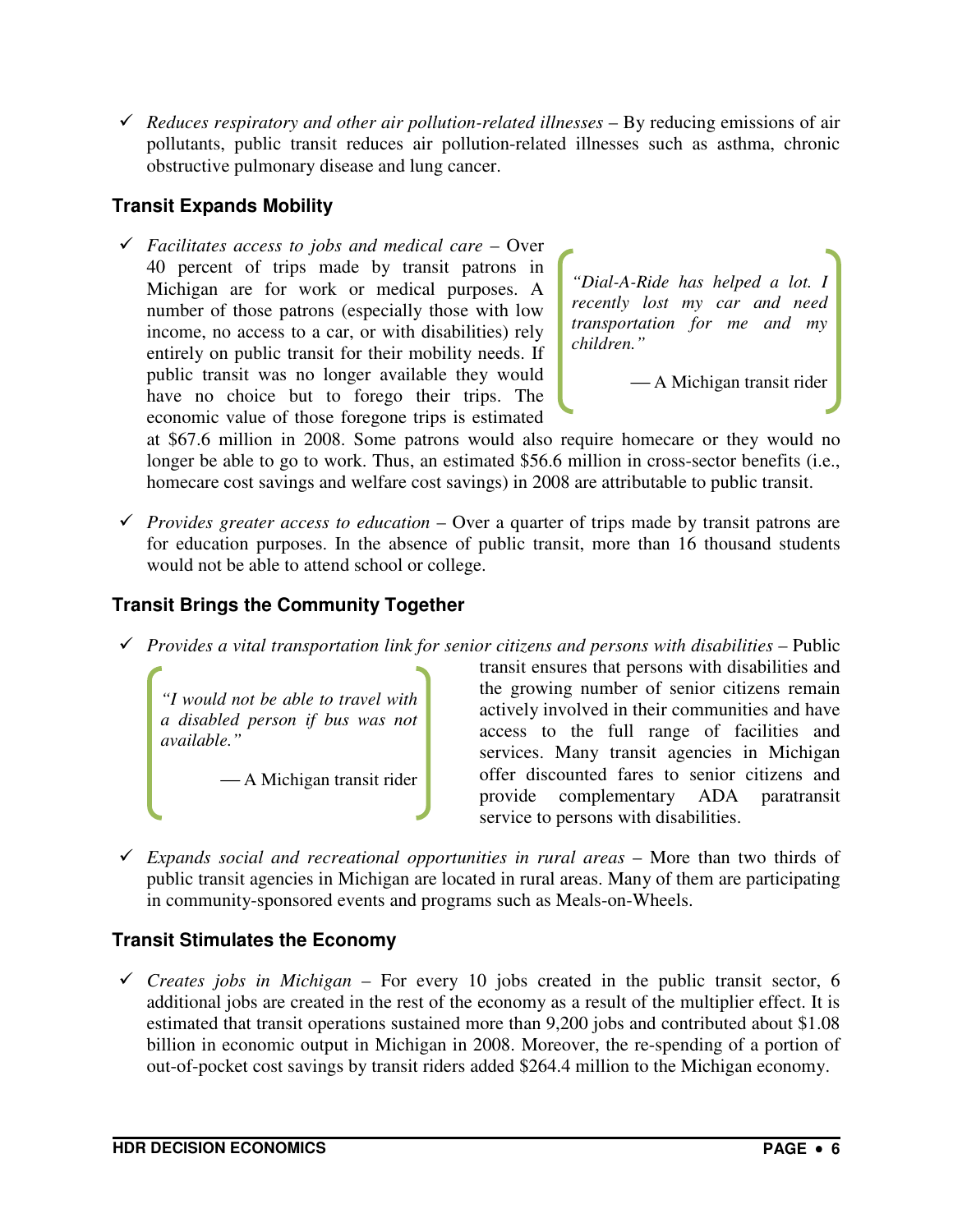*Encourages economic development* – Public transportation facilities and corridors act like a catalyst to economic development – in the form of more job opportunities, higher income, addition to the tax base, increased productivity and property value appreciation – thereby helping build strong, stable, livable neighborhoods.

#### **Transit Protects the Environment**

- *Improves air quality* By taking cars off the road, public transit can decrease vehicular emissions of air pollutants such as volatile organic compounds and nitrogen oxides, the principal contributors to smog, as well as carbon monoxide and sulfur dioxide.<sup>3</sup>
- $\checkmark$  Fights global warming New technologies (hybrid engines) and cleaner energy sources (compressed natural gas and electricity) help reduce vehicular emissions of carbon dioxide  $(CO<sub>2</sub>)$ , one of the main greenhouse gases that contribute to global warming.

Overall, public transit contributed nearly \$805 million in benefits to Michigan communities in 2008. These benefits exceeded transit operating and maintenance (O&M) costs by as much as \$252 million. In other words, transit agencies in Michigan delivered \$1.46 of economic value for each dollar spent on providing transit services. This value was in addition to the actual transportation service provided to the individual consumers of that service.

Public transit also contributed to economic activity through O&M expenses as well as through the re-spending of out-of-pocket cost savings by riders. The combined output impact is estimated at \$1.34 billion in 2008.

Although this study attempted to assess the benefits of transit in a comprehensive manner, it does not account for some benefits (such as land use impacts and agglomeration economies) that *could* arise in some urban systems. These other benefits are very difficult to quantify, even at the corridor level. Therefore, the results presented in this report can be considered as somewhat conservative.

<sup>&</sup>lt;sup>3</sup> Please note that environmental emission cost savings are difficult to quantify accurately at the agency level and therefore were not estimated as part of this case study.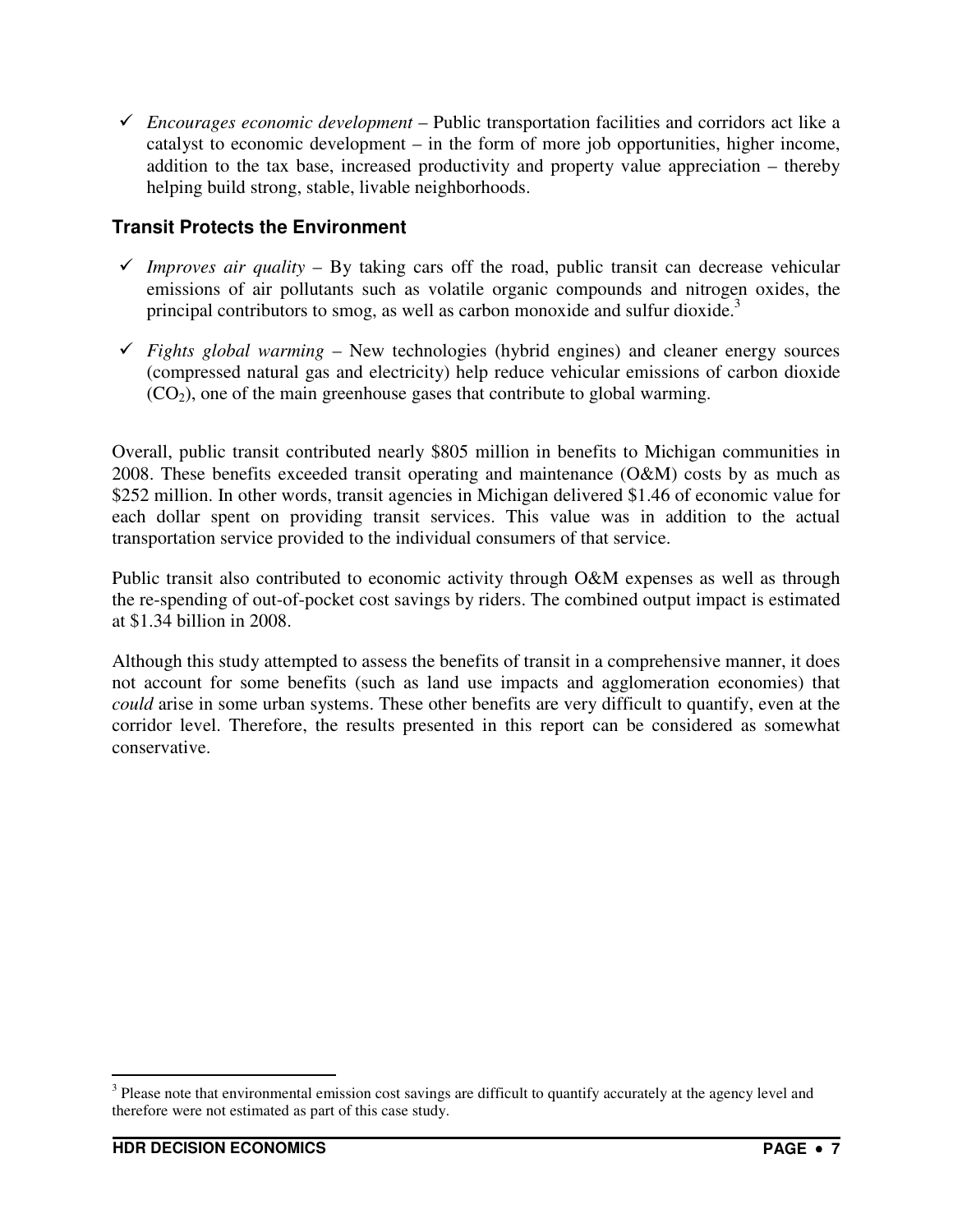#### **Summary of Results**

| <b>SOCIAL BENEFITS</b>                                     |             |
|------------------------------------------------------------|-------------|
| <b>Transportation cost savings</b>                         |             |
| Riders' out-of-pocket cost savings (thousands)             | \$348,811   |
| Travel time savings (thousands)                            | \$340,382   |
| Accident cost savings (thousands)                          | $-$ \$8,787 |
| Transportation cost savings - subtotal (thousands)         | \$680,407   |
| Low cost mobility benefits                                 |             |
| Affordable mobility benefits (thousands)                   | \$67,602    |
| Cross-sector benefits (thousands)                          | \$56,637    |
| Low-cost mobility benefits - subtotal (thousands)          | \$124,239   |
| <b>TOTAL social benefits of public transit (thousands)</b> | \$804,646*  |
|                                                            |             |
| <b>Total passenger trips (thousands)</b>                   | 100,441     |
| <b>Total transit O&amp;M expenses (thousands)</b>          | \$552,181   |
| Social benefits per trip                                   | \$9.23      |
| Social benefits per dollar spent on transit O&M            | \$1.46      |
|                                                            |             |
| <b>ECONOMIC IMPACTS</b>                                    |             |
| Job impact of transit operations                           | 9,283       |
| Job impact of out-of-pocket cost savings                   | 2,186       |
| <b>TOTAL job impact</b>                                    | 11,469      |
| Output impact of transit operations (thousands)            | \$1,077,567 |
| Output impact of out-of-pocket cost savings (thousands)    | \$264,412   |

TOTAL output impact (thousands)  $$1,341,979*$ *\* HDR advises against adding these two numbers because they result from two different analyses.*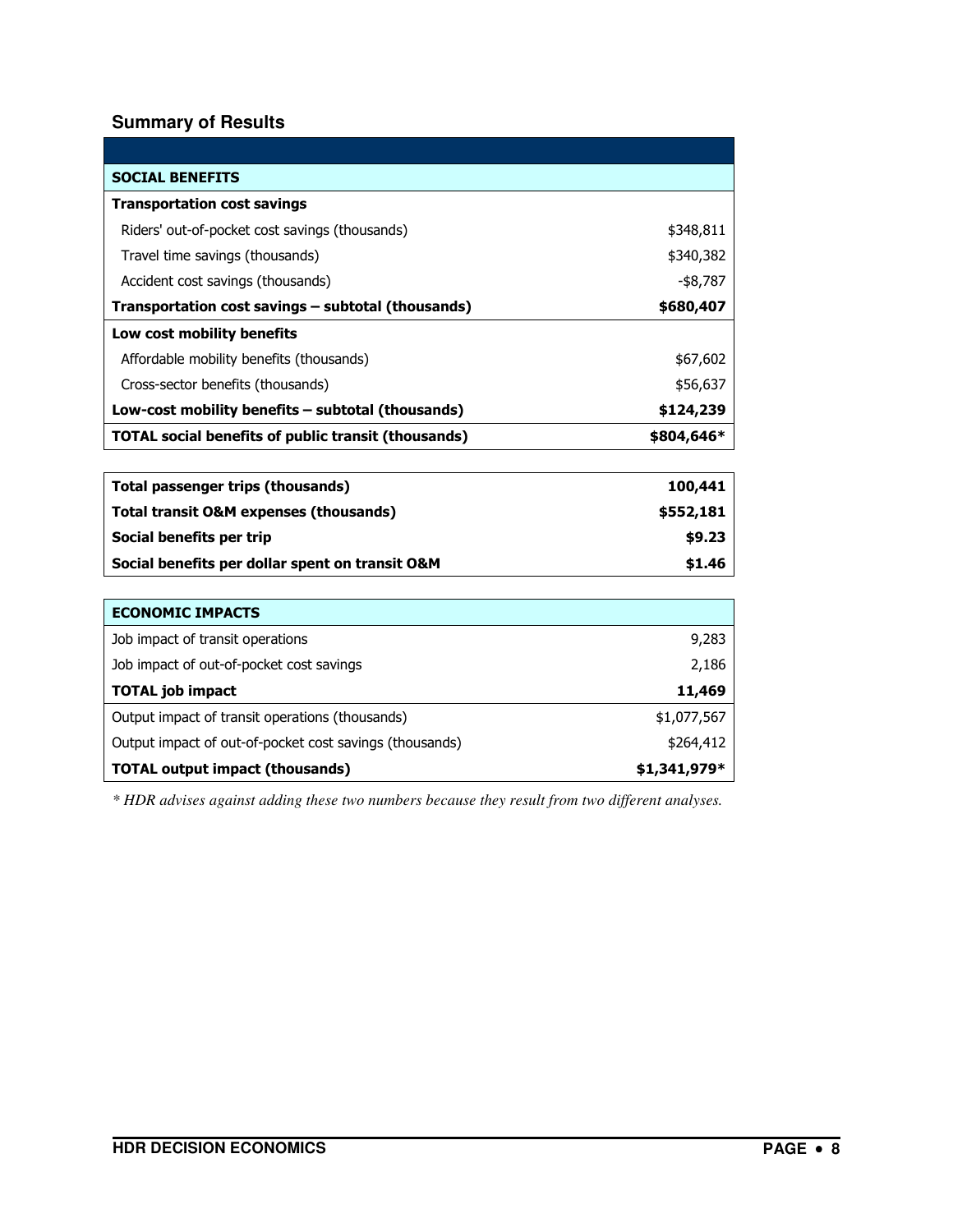### **2. INTRODUCTION**

In its continuous effort to foster better governmental decision making and planning for public transportation, the Michigan Department of Transportation (MDOT) has commissioned HDR Decision Economics (HDR) to build a model to estimate the economic and community benefits of local bus transit service.

The study consists of two phases. Phase One focuses on the development of an economic model to measure the economic and community benefits of local bus transit service in Michigan. Phase Two deals with the implementation of the model and the assessment of benefits for a sample of representative agencies and under various scenarios.

As part of the implementation of the transit benefit model (Phase Two), HDR has been tasked by MDOT to conduct a minimum of five case studies that would illustrate the benefits of transit at different geographical or jurisdictional levels. A case study has been conducted for all transit agencies at the state level.

### **2.1 Case Study Objectives**

This case study serves three main purposes:

- Demonstrate how the HDR model can be used to estimate the economic and community benefits of local bus transit service in Michigan;
- Assess the benefits of transit for the State of Michigan using 2008 data;
- Document the analysis results in non-technical terms so they can be easily understood by the general public and effectively communicated by policy makers, planners and transportation managers for education, marketing, policy or planning purposes.

### **2.2 Plan of the Report**

This report documents the results of the case study. Following this introduction, Chapter 3 gives an overview of the model, explains the technical approach and discusses the model inputs used to estimate the benefits of transit as they pertain to the State of Michigan. The results of the case study are presented in detail in Chapter 4.

The report also includes three appendices. Appendix A contains the complete survey results for all agencies combined. Additional charts from the transit benefit model and detailed results of the economic impact analysis of transit operations are provided in Appendix B and Appendix C respectively.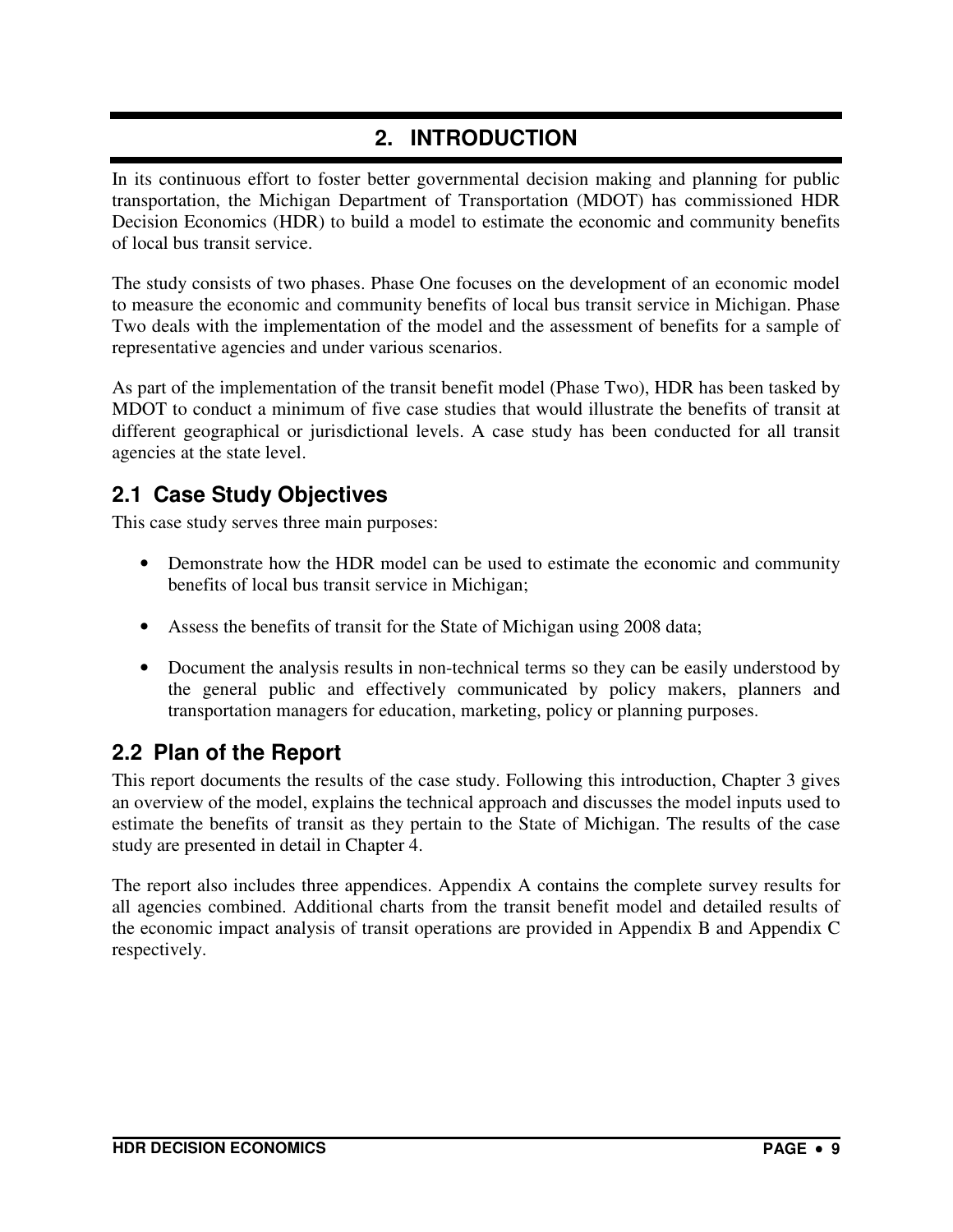### **3. TRANSIT BENEFIT MODEL**

This chapter gives an overview of the transit benefit model used to estimate the benefits of transit in Michigan. A general description of the model capabilities and its organization is provided in Section 3.1. The technical approach implemented to estimate the overall benefits of transit is presented in Section 3.2. The different data sources and model inputs are discussed in Section 3.3. More detailed information, including a full presentation of the methodology, can be found in the final report for Phase One.<sup>4</sup>

### **3.1 General Description**

### **3.1.1 Purpose of the Model**

The purpose of the model developed by HDR is to quantify the overall benefits of local bus transit service in Michigan. These benefits are divided into two broad categories: social benefits and economic impacts. The social benefits of transit can be further broken down into:

- *Transportation cost savings*, which consist of out-of-pocket cost savings, travel time cost savings, accident cost savings and environmental emissions cost savings; and
- *Low-cost mobility benefits*, which consist of affordable mobility benefits (the economic value to access services such as healthcare, education and retail for transit dependent people) and cross-sector benefits (budget savings for welfare and social services, such as unemployment and homecare, due to the presence of transit).

These benefits of transit are often defined as social or societal benefits because they accrue to the society as a whole, rather than just to the transit riders. They are estimated for all key socioeconomic sectors based on a breakdown of ridership by trip purpose: work; healthcare; education; shopping, recreation, and tourism; and other purposes.

In addition to the social benefits, the model measures the impacts of transit services on the State economy resulting from: *(i)* transit operating and maintenance expenses; and *(ii)* out-of-pocket cost savings that are accruing to transit riders.

### **3.1.2 Organization of the Model**

The transit benefit model is packaged as a Microsoft Excel workbook with fifteen (15) sheets. To facilitate both user navigation and the update of the model, color codes are used. In general, blue font denotes a cell that contains a formula or is linked to another cell, and is protected. Black font denotes a cell that does not contain a formula (e.g., model inputs). Sheet tabs are also color coded to help the user, as shown in Figure 1 below. A brief description of each sheet follows on page 11 and page 12.

 4 HDR Decision Economics, *Economic and Community Benefits of Local Bus Transit Service (Phase One) Final Report*, prepared for the Michigan Department of Transportation, June 2009.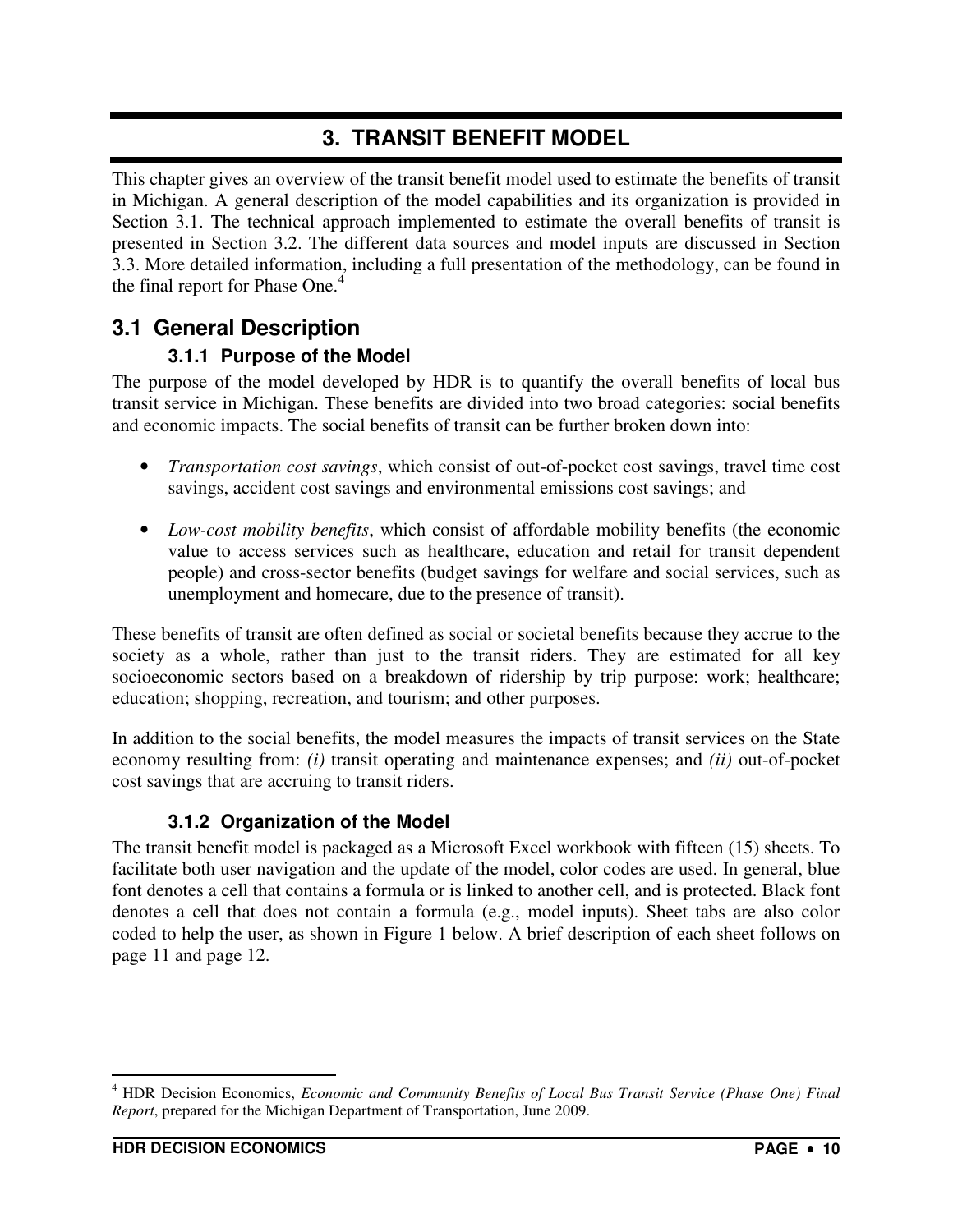



1. START: General structure and logic of the model; brief description of model components; and hyperlinks to each sheet.

Control Panel sheets (Red sheet tabs):

- 2. **INSTRUCTIONS:** Step-by-step instructions for using the Control Panel.
- 3. CONTROL PANEL: Selection of level of analysis and other options (year of analysis, risk analysis and estimation of emissions cost savings); user-specified input values for quick update or scenario analysis; and summary output tables and charts.

Input sheets (Yellow sheet tabs):

- 4. OPERATIONS: Operations statistics at the agency level.
- 5. I-O RESULTS: Input-output results for different economic impact metrics (output, value added, employment, and tax revenue) over the 2008 – 2012 period.
- 6. OTHER DATA: Other model inputs (such as trip purpose) by transit agency type.
- 7. METRO SURVEY: Survey results for Detroit Department of Transportation and SMART.

Calculation sheets (Green sheet tabs):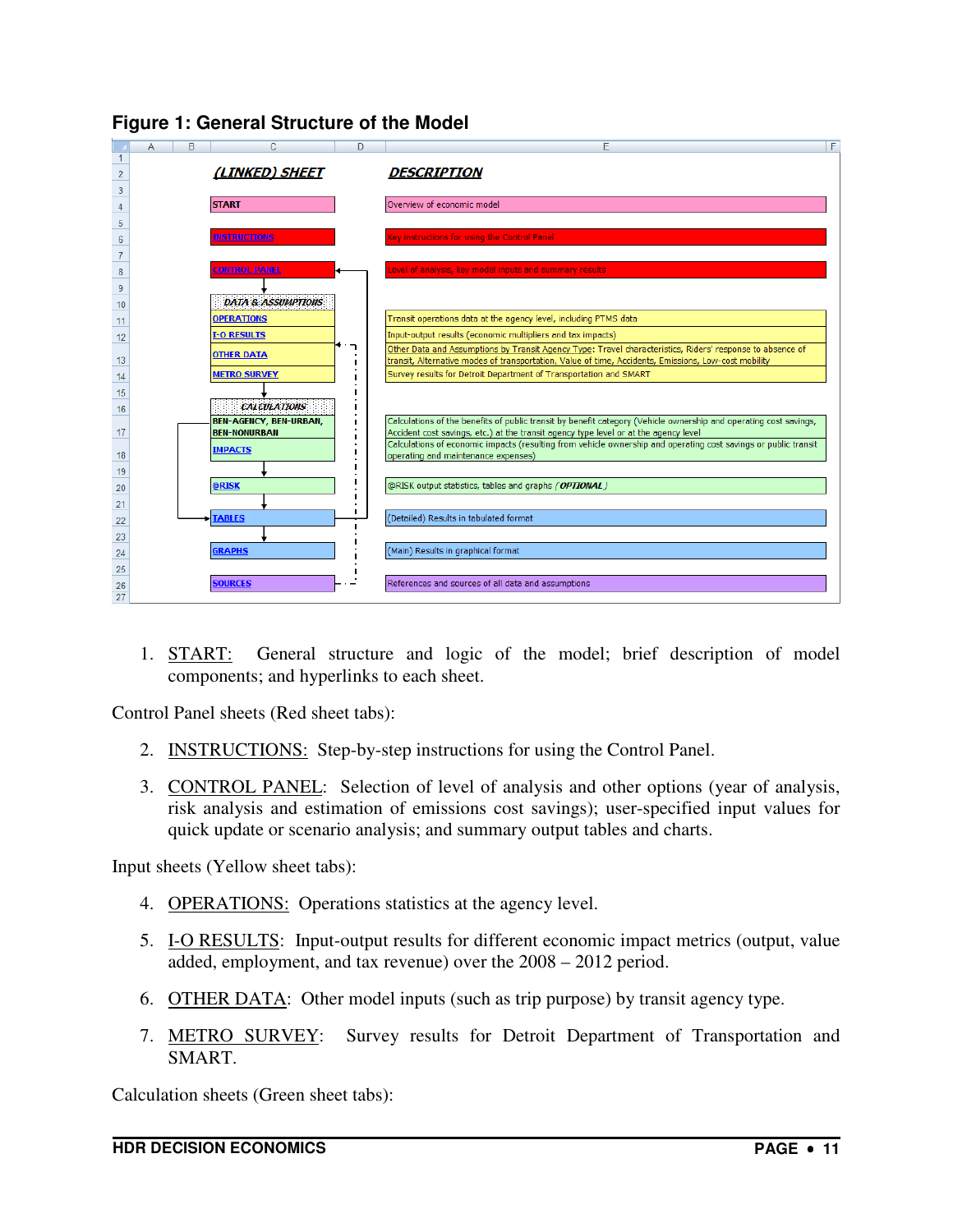- 8. BEN-AGENCY: Calculations of transit benefits by trip purpose and benefit category at the agency level only.
- 9. BEN-URBAN: Calculations of transit benefits by trip purpose and benefit category for urban agencies.
- 10. BEN-NONURBAN: Calculations of transit benefits by trip purpose and benefit category for nonurban agencies.
- 11. IMPACTS: Calculations of economic impacts resulting from transit operating and maintenance expenses, and the re-spending of out-of-pocket cost savings accruing to transit riders.
- 12. @RISK: List of risk variables and detailed risk analysis statistics from @RISK.

Results sheets (Blue sheet tabs):

- 13. TABLES: Tables summarizing all the results of the analysis.
- 14. GRAPHS: Graphs representing key analysis results.
- 15. SOURCES: List of data sources and references used in the model.

### **3.2 Technical Approach**

#### **3.2.1 Guiding Principles**

HDR's approach to developing a model capable of assessing the benefits of transit recognizes a number of principles, or pillars, upon which the accuracy, credibility, and usefulness of any economic assessment rest. These guiding principles are summarized below.

- *Account for all positive and negative effects of public transportation* Positive effects are treated as benefits (or cost savings), while negative effects are treated as costs in the model. For instance, diesel powered buses are known for emitting more nitrogen oxides than cars.
- *Assess the "incrementality" of benefits* In accordance with this principle, the model measures the incremental cost savings associated with individuals switching from personal vehicles (and other less affordable transportation modes) to public transit.
- *Avoid double-counting* Benefits should not be estimated more than once. This is important because the economic value of some effects can arise in more than one category. HDR recommends not adding the dollar value of social benefits to the dollar value of economic impacts in part for this reason. For instance, a portion of out-of-pocket cost savings (social benefits) is re-spent by households thereby generating additional business activity (economic impacts).
- *Acknowledge the uncertainty surrounding model assumptions* by constructing the model within a risk analysis framework, and thereby providing model users with the full spectrum of potential outcomes in lieu of single point estimates.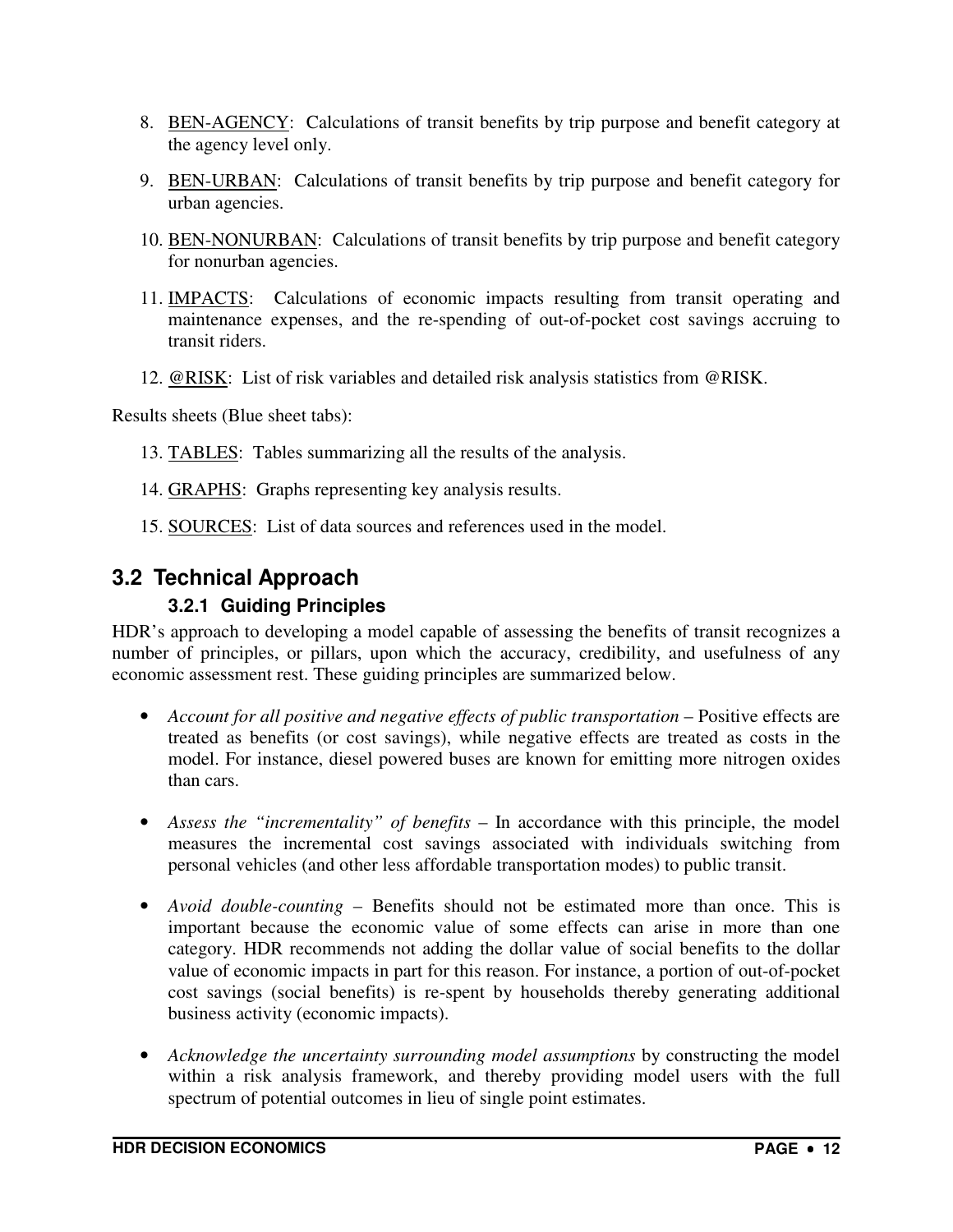#### **3.2.2 Calculation of Social Benefits**

The starting point of the analysis is to model the decisions made by transit riders if transit service were not available. Some people would choose to switch to alternative transportation modes (personal vehicle, taxi, etc.), while others would have no choice but to forego their trips. Transportation costs are then estimated under two scenarios: in the presence of transit and in the absence of transit. The difference between the two represents transportation cost savings. The change in the total number of trips due to the presence of transit is also used to estimate the benefits of providing low-cost mobility.

Figure 2 below illustrates the methodology used to estimate the transportation cost savings and the low-cost mobility benefits associated with transit systems.



**Figure 2: Method for Estimating the Social Benefits of Transit** 

### **3.2.3 Calculation of Economic Impacts**

The presence of transit contributes to economic activity in two ways:

- 1. The on-going operation of transit systems requires inputs (purchases) of labor, materials, equipment and services, which are supplied by local (and non-local) producers. This is normally measured in terms of operating and maintenance expenses.<sup>5</sup>
- 2. People who use transit instead of more expensive alternative modes can make substantial cost savings (out-of-pocket cost savings). A portion of these savings is re-directed toward

 $\overline{a}$ 

 $<sup>5</sup>$  Capital expenses are not considered for two main reasons: *i*) though operating and maintenance expenses are</sup> typically incurred locally (they mainly consist of wages and salaries), that is not necessarily the case for capital expenses (e.g., purchase of buses); *ii)* the model estimates the benefits associated with local bus transit for a given year, whereas transit capital projects are often associated with multi-year projects.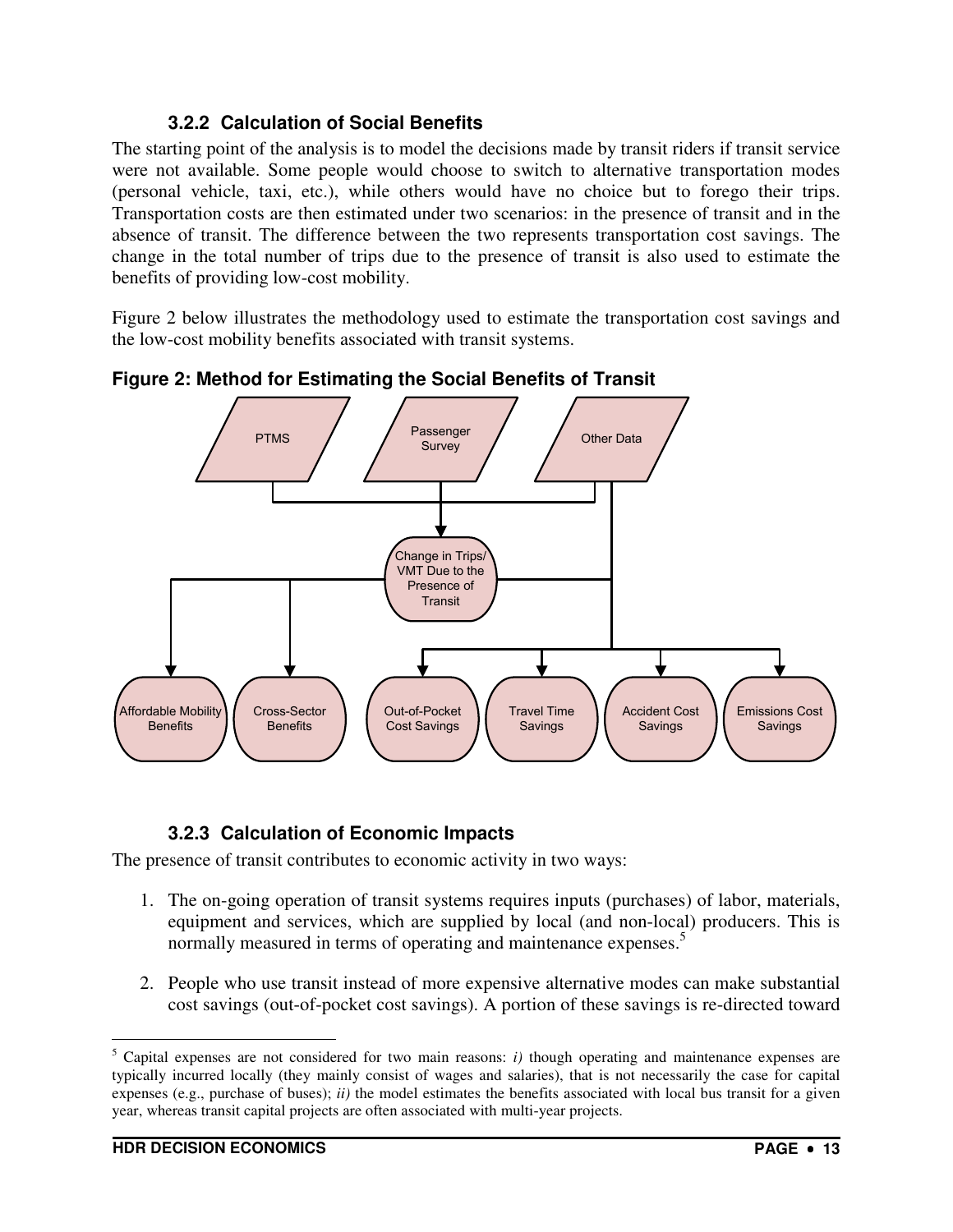other household expenses such as housing or healthcare.

To measure the direct, indirect and induced impacts of transit on the Michigan economy, HDR utilizes IMPLAN Professional® , an economic impact assessment modeling system structured as an input-output model.

Figure 3 illustrates the methodology used to estimate the economic impacts of transit operations and the economic impacts resulting from the re-spending of transit riders' out-of-pocket cost savings.



**Figure 3: Method for Estimating the Economic Impacts of Transit** 

### **3.3 Model Inputs**

### **3.3.1 Passenger Survey Results**

As part of the model implementation, HDR conducted an on-board passenger survey for a sample of seven representative transit agencies across Michigan in November 2009:

- Suburban Mobility Authority for Regional Transportation (SMART);
- Detroit Department of Transportation (DDOT);
- Capital Area Transportation Authority (CATA);
- Jackson Transportation Authority (JTA);
- Twin Cities Area Transportation Authority (TCATA);
- Huron County Transit (Huron Co.); and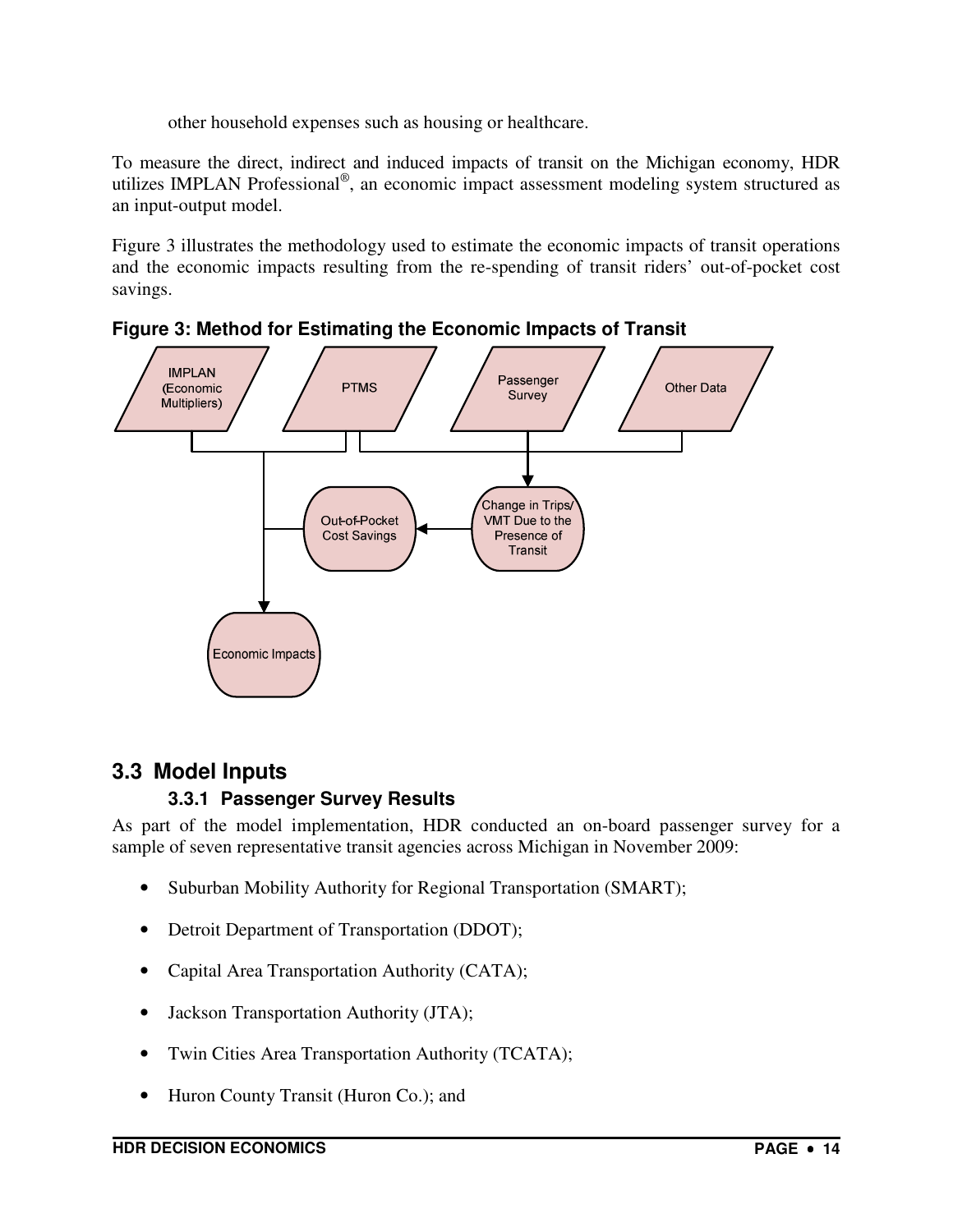• Alma Dial-A-Ride Transit (Alma DART).

The selection of agencies was made based on the classification of agencies currently used in PTMS: one agency was selected per agency type, with the exception of non-urban township. To ensure that candidate agencies are indeed representative of all agencies in Michigan, the selection was based on various criteria, including area (urban vs. rural), location (MDOT Region), service (fixed-route vs. demand response), ridership, and socio-economic characteristics. MDOT dispatched personnel from their Data Collection Section to each agency to hand out surveys, answer any questions from riders and collect completed surveys. The survey focused on the current trip made by the respondent. The primary objectives of the survey were to determine trip purpose and rider behavior in the absence of bus service. Responses are used in the transit benefit model to:

- Allocate ridership by trip purpose (work, healthcare, retail, education and other);
- Estimate the percentage of trips diverted to other transportation modes (personal vehicle, taxi, etc.); and
- Estimate the percentage of trips foregone in the absence of bus service (in order to determine the degree to which public transportation provides basic mobility for riders).

Table 1 on the next page summarizes the combined results for the seven agencies surveyed. More detailed results are available in Appendix A.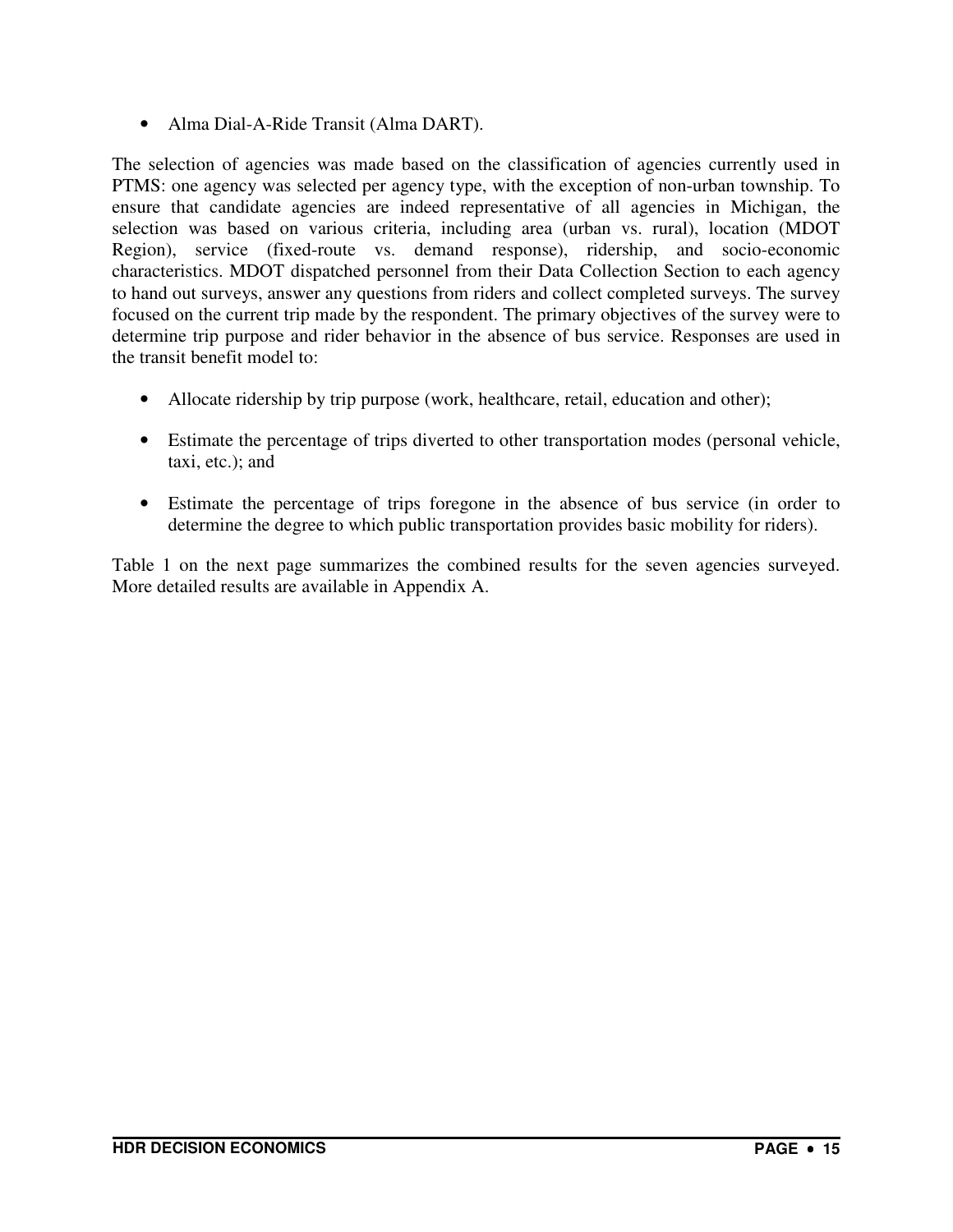## **Table 1: Survey Results (Percent Estimates)**

| 1) What is the main purpose of your trip? If going home, indicate where you came from before you<br>got on the bus. |               |
|---------------------------------------------------------------------------------------------------------------------|---------------|
| a. Work / Work-related                                                                                              | 33.8%         |
| b. Medical / Dental                                                                                                 | 8.2%          |
| c. Education                                                                                                        | 25.6%         |
| d. Shopping, recreation or tourism                                                                                  | 20.0%         |
| e. Other                                                                                                            | 12.4%         |
| 2.a) For work trips - If public transportation was not available, you would:                                        |               |
| a. Not be able to work                                                                                              | 25.3%         |
| b. Look for another job (closer to home)                                                                            | 12.4%         |
| c. Adjust your working hours                                                                                        | 5.1%          |
| d. Work at home                                                                                                     | 2.3%          |
| e. Use another means of transportation                                                                              | 54.4%         |
| f. Other                                                                                                            | 0.5%          |
| 2.b) For medical trips - If public transportation was not available, you would:                                     |               |
| a. Not seek medical assistance                                                                                      | 24.1%         |
| b. Select another physician / care provider                                                                         | 9.9%          |
| c. Receive home care                                                                                                | 3.4%          |
| d. Use another means of transportation                                                                              | 59.5%         |
| e. Other                                                                                                            | 3.1%          |
| 2.c) For education trips - If public transportation was not available, you would:                                   |               |
| a. Not be able to attend school / college                                                                           | 23.4%         |
| b. Miss more classes or school activities                                                                           | 14.3%         |
| c. Choose another school (closer to home)                                                                           | 5.8%          |
| d. Use another means of transportation                                                                              | 55.1%         |
| e. Other                                                                                                            | 1.5%          |
| 2.d) For shopping, recreation or tourism trips - If public transportation was not available, you would:             |               |
| a. Make fewer trips                                                                                                 | 35.3%         |
| b. Go to a different shopping center/attraction                                                                     | 5.6%          |
| c. Shop online or by catalog                                                                                        | 4.9%          |
| d. Use another means of transportation                                                                              | 51.1%         |
| e. Other                                                                                                            | 3.1%          |
| 2.e) For other trips - If public transportation was not available, you would:                                       | 38.2%         |
| a. Make fewer trips<br>b. Use another means of transportation                                                       |               |
| c. Other                                                                                                            | 58.3%<br>3.5% |
| 3) If public transportation was not available, what other means of transportation would you use?                    |               |
| a. Drive your personal vehicle                                                                                      | 16.8%         |
| b. Ride with someone else                                                                                           | 43.5%         |
| c. Taxi                                                                                                             | 10.2%         |
| d. Bicycle                                                                                                          | 6.7%          |
| e. Walk                                                                                                             | 22.4%         |
| f. Other                                                                                                            | 0.4%          |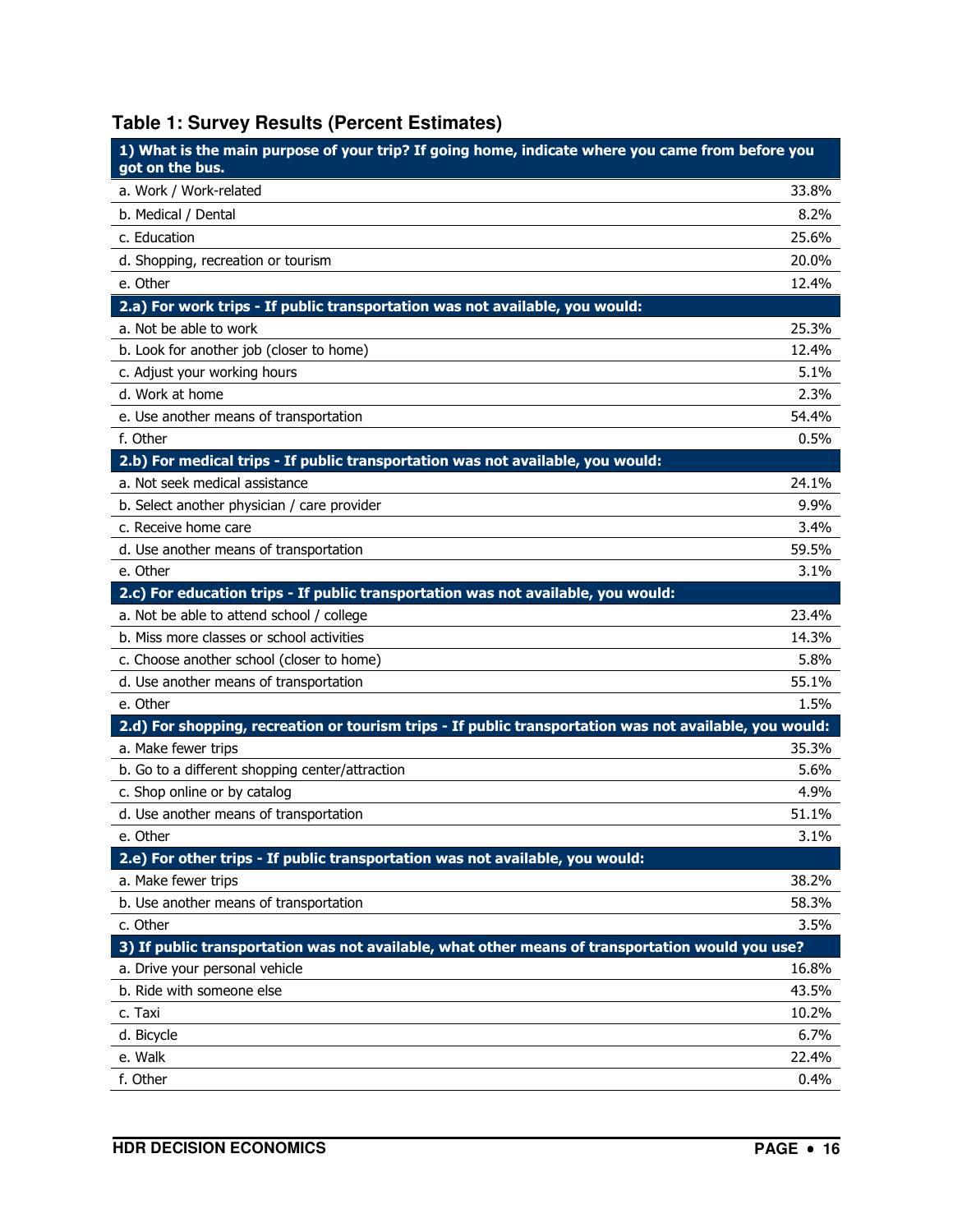#### **3.3.2 Transit System Characteristics**

The development of the model entailed an extensive data collection effort. Various methods and sources were used to gather all of the necessary information to estimate the benefits of transit. Nearly all the transit data at the agency level was extracted from the Public Transportation Management System (PTMS) with the help of MDOT staff. In particular, we collected data on the following variables:

- Population (of the service area);
- Total passengers (regular, elderly, persons with disabilities, and elderly persons with disabilities);
- Vehicle miles (including deadhead miles and purchased transportation service miles);
- Fare revenue (passenger fares and contract fares);
- Total expenses (eligible and ineligible; excluding depreciation);
- Accidents (collision, non-collision, and station accidents resulting in a fatality, personal injury or property damage);
- Diesel and gasoline consumption (in gallons); and
- Liquefied petroleum gas (LPG) or compressed natural gas (CNG) consumption (in gallons equivalent consumed).

Table 2 below shows statewide operational and financial data broken down by type of service – line haul (or fixed route) and demand response.

| <b>Variable</b>        |                  | <b>Urban</b>           | <b>Nonurban</b>  |                        |  |
|------------------------|------------------|------------------------|------------------|------------------------|--|
|                        | <b>Line Haul</b> | <b>Demand Response</b> | <b>Line Haul</b> | <b>Demand Response</b> |  |
| Population             |                  | 7,982,352              |                  |                        |  |
| Passengers             | 89,735,224       | 4,230,336              | 723,237          | 5,752,417              |  |
| <b>Vehicle Miles</b>   | 51,139,384       | 22,281,372             | 1,623,496        | 25,992,756             |  |
| <b>Total Expenses</b>  | \$411,738,166    | \$58,828,634           | \$6,364,265      | \$75,250,130           |  |
| Fare Revenue           | \$59,368,760     | \$5,800,605            | \$925,042        | \$15,161,439           |  |
| <b>Fatal Accidents</b> |                  | 0                      | 0                | 0                      |  |

#### **Table 2: PTMS Data (FY 2008)**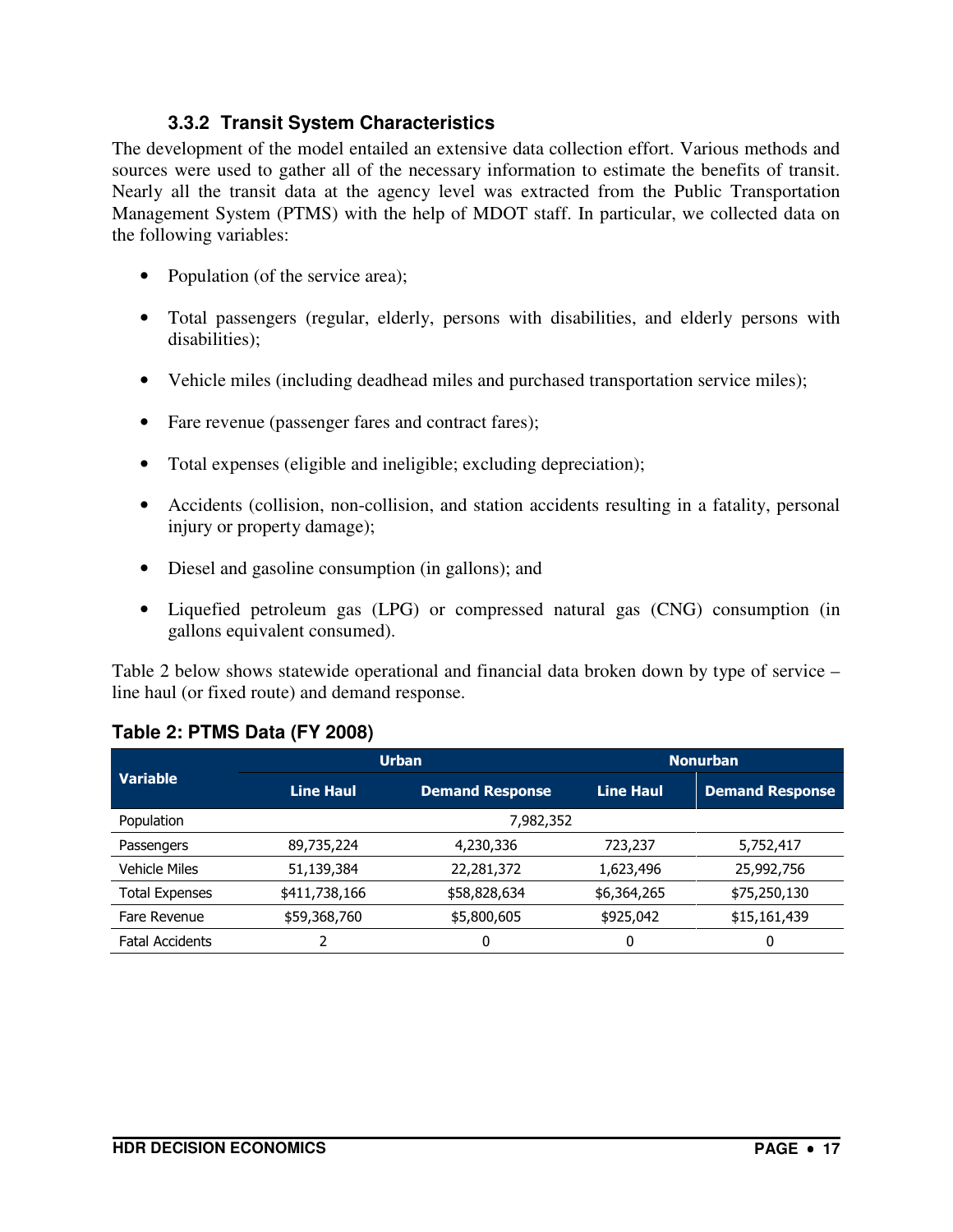### **4. ANALYSIS RESULTS**

Based on the methodology and the data sources described in Chapter 3, the benefits of transit have been estimated for the State of Michigan using the most recent information available. This chapter presents the results of the analysis. Transportation cost savings and low-cost mobility benefits are discussed in Section 4.1 and Section 4.2 respectively. The results of the economic impact analysis are provided in Section 4.3.

### **4.1 Social Benefits – Transportation Cost Savings**

In the presence of transit, a number of vehicles are removed from the roads, resulting in a decrease in vehicle miles traveled (VMT). Transportation cost savings are the cost savings of these additional VMT to users of the roadway network and the community at large.

### **4.1.1 Out-of-Pocket Cost Savings**

When people use the bus instead of a more costly alternative (personal vehicle or taxi) they save money on transportation. These out-of-pocket cost savings are the most recognized benefits of transit. In particular, they account for the cost savings associated with owning, operating, and maintaining a vehicle. These cost components generally consist of fuel consumption, oil consumption, maintenance and repairs, tire wear and tear, insurance, license, registration, taxes, and roadway related vehicle depreciation.

The out-of-pocket cost savings accruing to public transit patrons for urban and non-urban systems are broken down by trip purpose in Table 3 below. Out-of-pocket cost savings totaled \$348.8 million in 2008, about 36 percent of which went to riders who commute to work.

| <b>Trip Purpose</b> | <b>Urban</b> | Non-urban | <b>Total</b> |
|---------------------|--------------|-----------|--------------|
| Work                | \$126,106    | \$739     | \$126,845    |
| Healthcare          | \$45,541     | \$2,723   | \$48,264     |
| Retail              | \$61,327     | $-5730$   | \$60,597     |
| Education           | \$72,032     | \$114     | \$72,146     |
| Other               | \$40,884     | \$75      | \$40,959     |
| <b>Total</b>        | \$345,890    | \$2,921   | \$348,811    |

### **Table 3: Out-of-Pocket Cost Savings by Trip Purpose**

 *Note: All dollar amounts are expressed in thousands of 2008 dollars.* 

### **4.1.2 Other Transportation Cost Savings**

Other transportation cost savings include travel time savings, accident cost savings and emissions cost savings due to less congestion and fewer vehicle miles traveled in the presence of transit. While travel time savings and accident cost savings accrue solely to users of the roadway network, emissions cost savings benefit the community at large.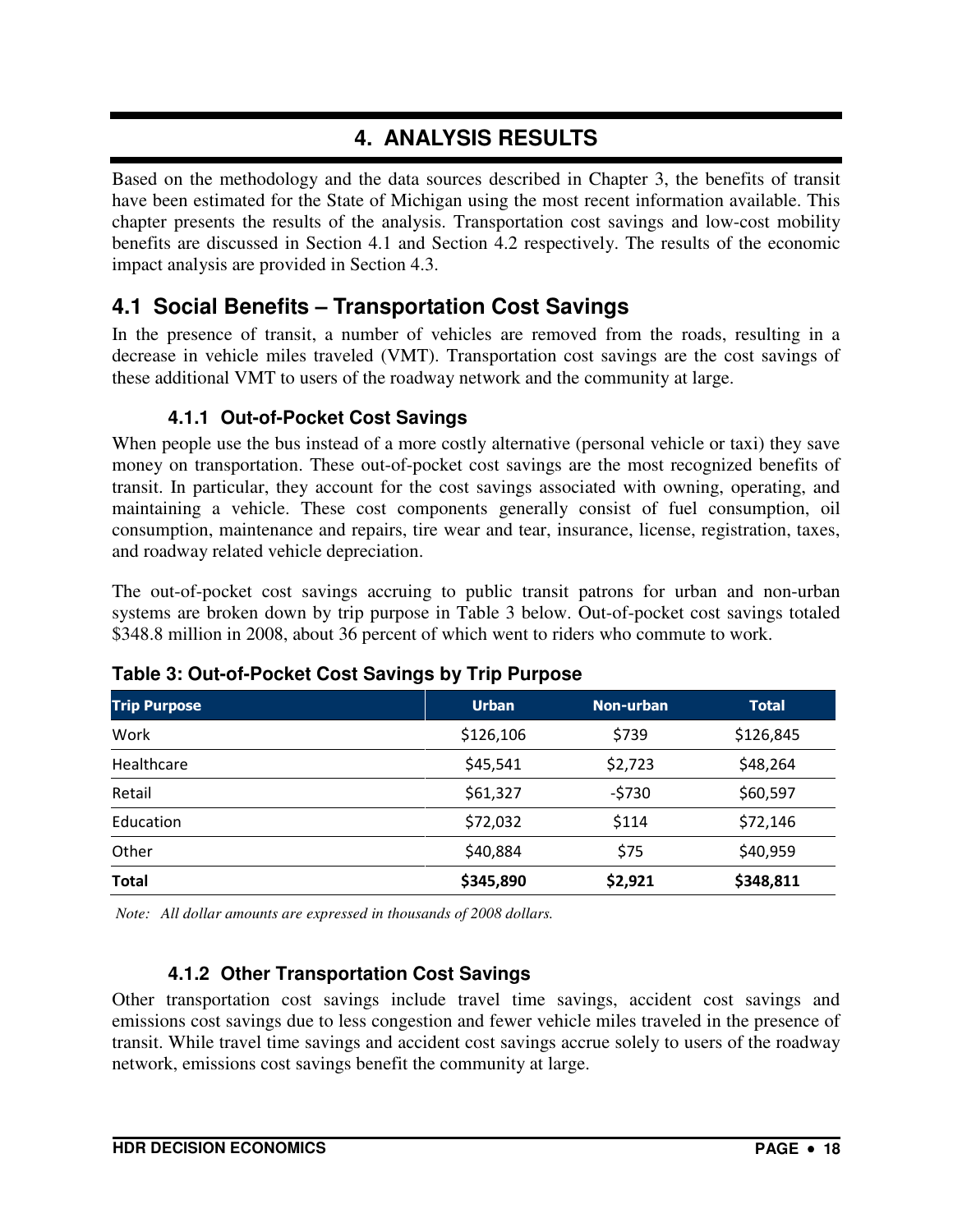As shown in Table 4 below, other transportation cost savings totaled \$331.6 million at the state level. In particular, nearly 17.5 million hours of delay were saved in Michigan in 2008. This result stresses public transit's effective role in reducing congestion. Note also that emissions cost savings are typically negligible for non-rail modes and are not estimated in this case study.<sup>6</sup>

| <b>Benefit Sub-Category</b> | <b>Urban</b> | Non-urban | <b>Total</b> |
|-----------------------------|--------------|-----------|--------------|
| Travel time savings         | \$340,743    | $-5361$   | \$340,382    |
| Accident cost savings       | $-54,552$    | $-54,235$ | $-58,787$    |
| Emissions cost savings      | n/a          | n/a       | n/a          |
| <b>Total</b>                | \$336,191    | $-$4,596$ | \$331,595    |

**Table 4: Other Transportation Cost Savings by Benefit Sub-Category** 

 *Note: All dollar amounts are expressed in thousands of 2008 dollars.* 

### **4.2 Social Benefits – Low-Cost Mobility Benefits**

Low-cost mobility benefits are the benefits from providing affordable mobility to transitdependent people, and cross-sector benefits.

### **4.2.1 Affordable Mobility Benefits**

Affordable mobility benefits refer to the economic value people obtain from low-cost mobility, i.e. they represent the value of subsidized trips to people (especially those with low income, no access to a car, or with disabilities) who rely on public transit for their mobility needs.

Affordable mobility benefits are broken down by trip purpose in Table 5 below for urban and non-urban systems. Affordable mobility benefits totaled \$67.6 million in 2008 at the state level. About 24 percent of these benefits accrued to people who used public transit to go to school/college.

| <b>Trip Purpose</b> | <b>Urban</b> | Non-urban | <b>Total</b> |
|---------------------|--------------|-----------|--------------|
| Work                | \$23,325     | \$144     | \$23,469     |
| Healthcare          | \$14,711     | \$658     | \$15,369     |
| Retail              | \$6,963      | $-577$    | \$6,886      |
| Education           | \$16,414     | \$41      | \$16,455     |
| Other               | \$5,417      | \$6       | \$5,423      |
| <b>Total</b>        | \$66,831     | \$772     | \$67,602     |

### **Table 5: Affordable Mobility Benefits by Trip Purpose**

 *Note: All dollar amounts are expressed in thousands of 2008 dollars.* 

 $\overline{a}$  $6$  The HDR model offers the option (in the Control Panel) to estimate those benefits if desired.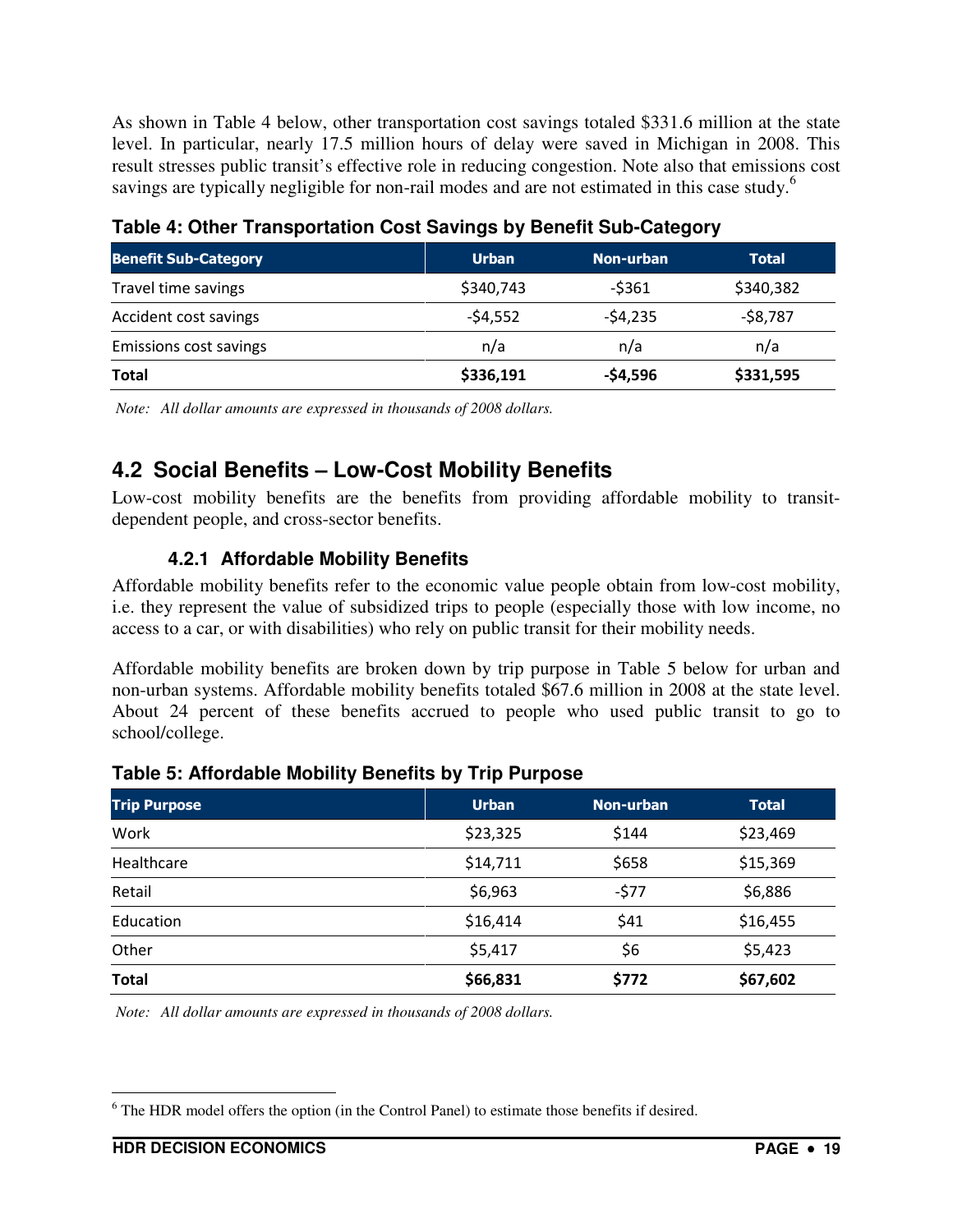#### **4.2.2 Cross-Sector Benefits**

Cross-sector benefits are defined as economies achievable in another sector of the economy as a result of public transit's provision of low-cost mobility. These benefits accrue when public transit diminishes the demand for mobility-substitute services (such as homecare services) and publicly subsidized programs that show some vulnerability to reduced mobility (such as the Food Stamp Program).

If public transit was no longer available in Michigan a number of low-income people would require homecare or they would be rendered dependent on public assistance due to their inability to go to work. Table 6 below shows cross-sector benefits at the state level for urban and nonurban systems. Overall, homecare cost savings are estimated at \$17.4 million while public assistance cost savings are estimated at \$39.3 million.

| <b>Benefit Sub-Category</b>    | <b>Urban</b> | Non-urban | Total    |
|--------------------------------|--------------|-----------|----------|
| Home care cost savings         | \$10,699     | \$6,682   | \$17,381 |
| Public assistance cost savings | \$37,345     | \$1.911   | \$39,256 |
| Total                          | \$48,044     | \$8,593   | \$56,637 |

**Table 6: Cross-Sector Benefits by Benefit Sub-Category** 

 *Note: All dollar amounts are expressed in thousands of 2008 dollars.* 

### **4.3 Economic and Fiscal Impacts**

In addition to the social benefits discussed above, there are macroeconomic impacts attributed to public transit. These impacts are associated with: *(i)* the re-spending of out-of-pocket cost savings by riders; and *(ii)* transit operating and maintenance expenses. They are discussed below.

#### **4.3.1 Impacts of Out-of-Pocket Cost Savings**

Out-of-pocket cost savings (in particular, vehicle ownership and operating cost savings) accruing to riders amounted to \$348.8 million in 2008, of which an estimated 48 percent were spent on other goods and services (housing, healthcare and retail, in particular) in Michigan. Table 7 below shows the breakdown of economic impacts of those expenses by impact metric (output, value added, employment and tax revenue) $\int$  and type of effect (direct, indirect and induced).<sup>8</sup> Overall, the re-spending of out-of-pocket cost savings generated \$264.4 million in business output and \$147.5 million in total value added (or gross state product) and sustained nearly 2,200

 $\overline{a}$ 

<sup>&</sup>lt;sup>7</sup> While output refers to the total volume of sales, value added refers to the value a company adds to a product or service. It is measured by the difference between the amount a company spends to acquire that product or service and its value at the time it is sold to other users. The total value added within a State is equivalent to the gross state

product (GSP).<br><sup>8</sup> The *direct* effect refers to the economic activity occurring as a result of direct spending by businesses or agencies located in the study area (e.g., transit operating expenses). The *indirect* effect refers to the economic activity resulting from purchases by local firms who are the suppliers to the directly affected businesses or agencies (e.g., spending on motor vehicle parts by suppliers of buses to transit agencies). The *induced* effect represents the increase in economic activity associated with increased labor income that accrue to workers (of directly and indirectly affected businesses) and is spent on household goods and services purchased from businesses within Michigan.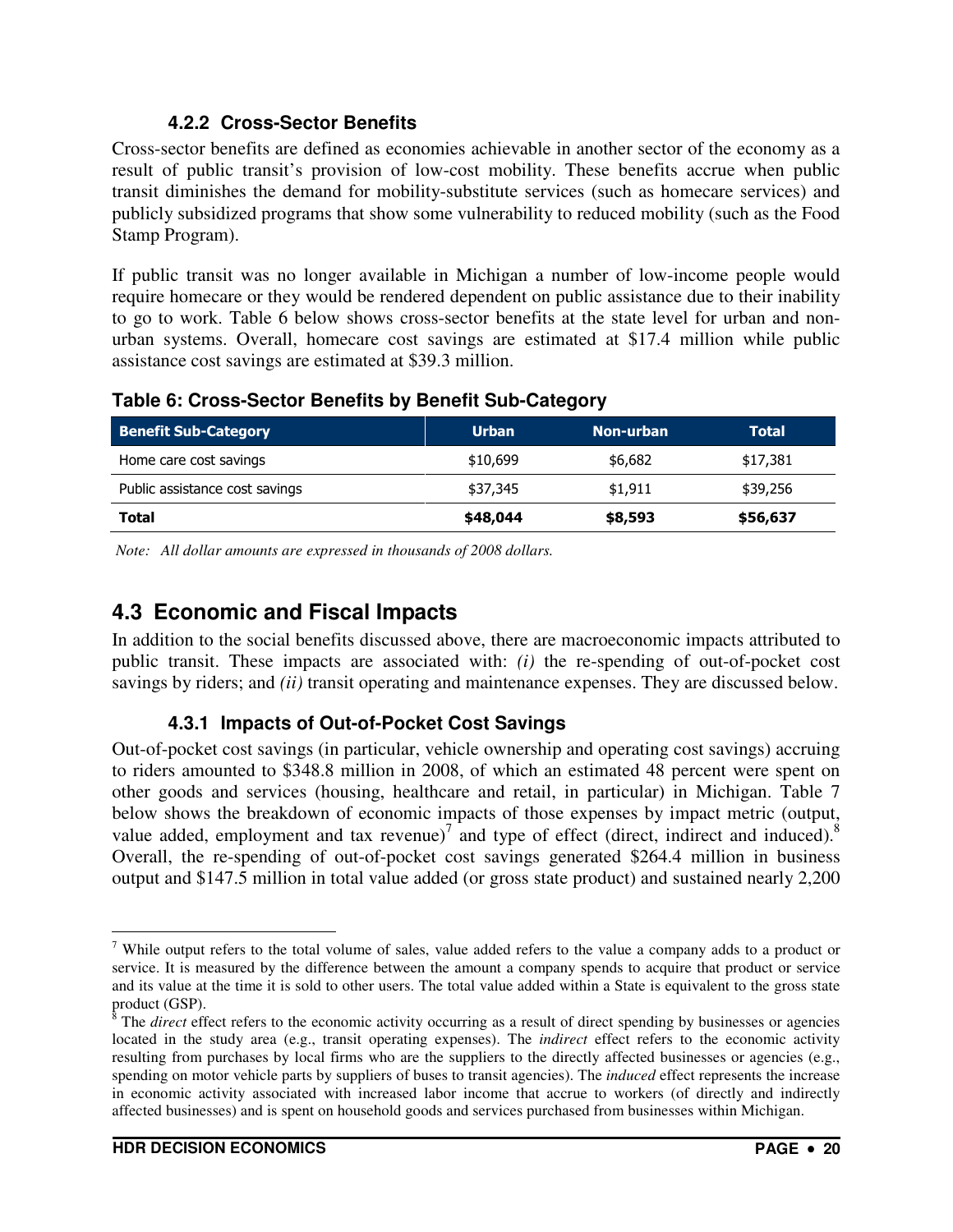jobs in Michigan.<sup>9</sup> Federal and state/local tax revenues amounted to \$38.6 million, including \$18.5 million in state/local taxes.

| <b>Impact Metric</b> | <b>Direct</b> | <b>Indirect</b> | <b>Induced</b> | <b>Total</b> |
|----------------------|---------------|-----------------|----------------|--------------|
| Output               | \$166,550     | \$53,922        | \$43,939       | \$264,412    |
| Value Added          | \$92,436      | \$30,005        | \$25,040       | \$147,481    |
| Employment           | 1,443         | 359             | 383            | 2,186        |
| Taxes                |               |                 |                | \$38,577     |
| <b>Federal Taxes</b> |               |                 |                | \$20,172     |
| State/Local Taxes    |               |                 |                | \$18,463     |

 *Notes: All dollar amounts are expressed in thousands of 2008 dollars.* 

 *Total taxes include transfers to/from corporations not shown in the table.* 

#### **4.3.2 Impacts of Transit Operations**

Transit operating and maintenance expenses (excluding depreciation) amounted to \$552.2 million dollars in FY 2008. They correspond to the direct output impact in Table 8 below. This direct effect in turn spurred indirect and induced economic activity throughout Michigan, thus raising total output impact to \$1.08 billion. Nearly 30 percent of total output (or \$313.7 million) was effectively a value added to the state economy. Transit operations also generated \$89.7 million in tax revenue, including \$26.4 million in state/local taxes. A detailed tax impact report is shown in Table 12 in Appendix C.

| Table 8: Summary of Impacts - Transit Operations |  |  |
|--------------------------------------------------|--|--|
|--------------------------------------------------|--|--|

| <b>Impact Metric</b> | <b>Direct</b> | <b>Indirect</b> | <b>Induced</b> | <b>Total</b> |
|----------------------|---------------|-----------------|----------------|--------------|
| Output               | \$552,181     | \$299,746       | \$225,640      | \$1,077,567  |
| Value Added          | \$32,175      | \$152,888       | \$128,589      | \$313,652    |
| Employment           | 5,721         | 1,598           | 1,965          | 9,283        |
| Taxes                |               |                 |                | \$89,745     |
| Federal Taxes        |               |                 |                | \$63,679     |
| State/Local Taxes    |               |                 |                | \$26,387     |
|                      |               |                 |                |              |

 *Notes: All dollar amounts are expressed in thousands of 2008 dollars.* 

 *Total taxes include transfers to/from corporations not shown in the table.* 

Public transit operations sustained more than 9,200 jobs in Michigan in FY 2008. As shown in Figure 4 below, about 62 percent of those jobs were held in the public transit sector, which is

<sup>&</sup>lt;sup>9</sup> These impacts should not be interpreted as full-time equivalent (FTE) as they reflect the mix of full and part time jobs that is typical for each sector.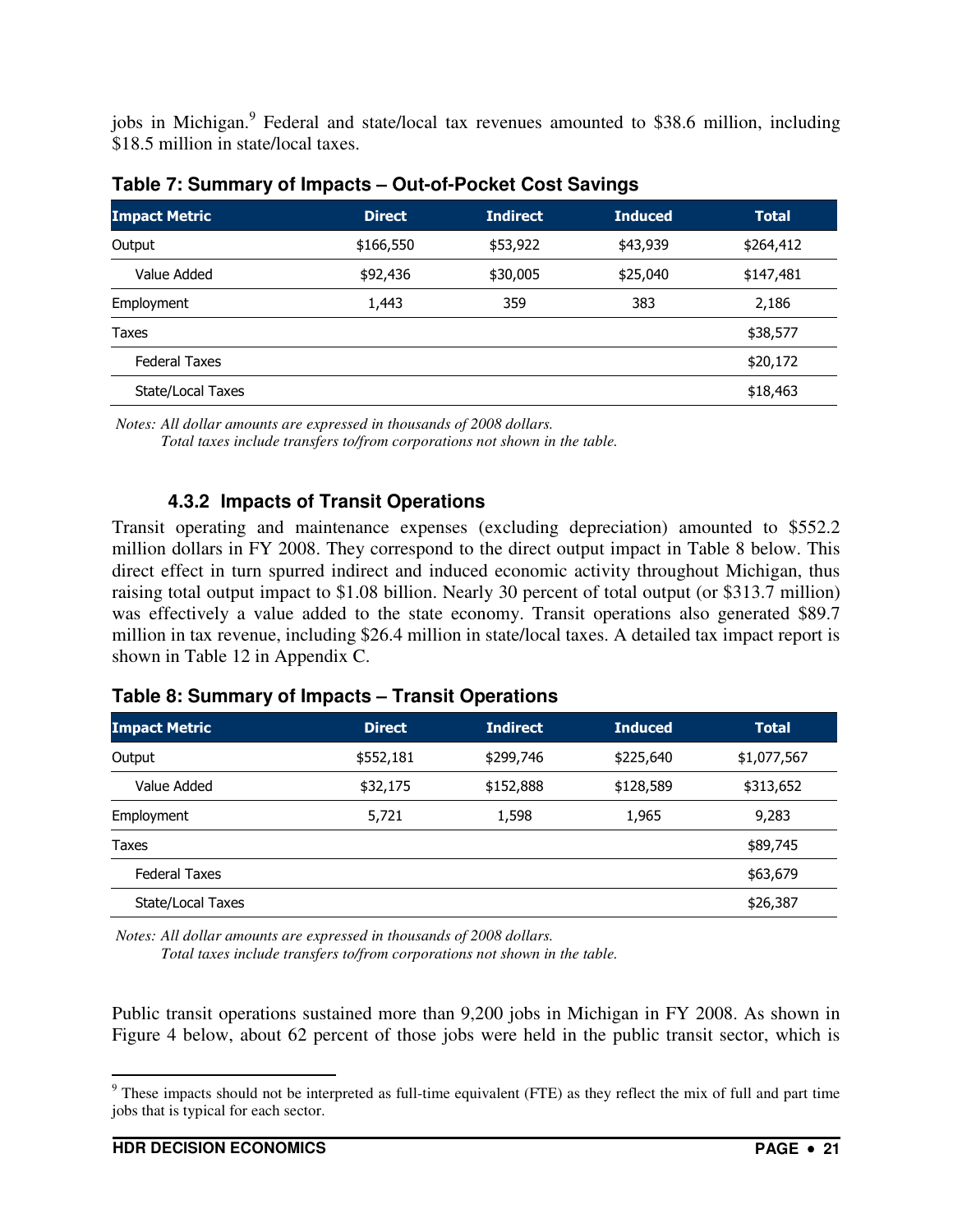traditionally labor intensive. The job multiplier is estimated at 1.62. This implies that, on average, when an agency hires 10 new bus drivers 6 additional jobs are created in the rest of the economy, as a result of the indirect and induced effects. It is noteworthy that the job multiplier is significantly higher for the public transit sector than for households (see Section 4.3.1).



**Figure 4: Distribution of Jobs by Type of Effect – Transit Operations** 

In addition to the public transit sector, other sectors of the economy are impacted through the indirect and induced effects. Table 9 below lists the top five sectors impacted and shows the combined indirect and induced impacts (in terms of output and employment) associated with transit operations. Note that sectors are ranked according to their combined indirect and induced *output* impact. The Manufacturing sector generates the most indirect and induced output (\$113.7) million), followed by Professional services (\$74.8 million). A complete breakdown of the job impact by type of effect and by industry is available in Table 11 in Appendix C.

#### **Table 9: Top Five Sectors Impacted – Transit Operations**

| <b>Industry</b>                                | Output    | <b>Employment</b> |
|------------------------------------------------|-----------|-------------------|
| Manufacturing                                  | \$113,669 | 174               |
| Professional – Scientific & technical services | \$74,782  | 539               |
| Real estate & rental                           | \$47,894  | 106               |
| Wholesale trade                                | \$38,212  | 205               |
| Health & social services                       | \$34,918  | 429               |

 *Notes: Sectors are ranked according to their combined indirect and induced output impact. Sectors are aggregated at the 2-digit NAICS (North American Industry Classification System) level. All dollar amounts are expressed in thousands of 2008 dollars.*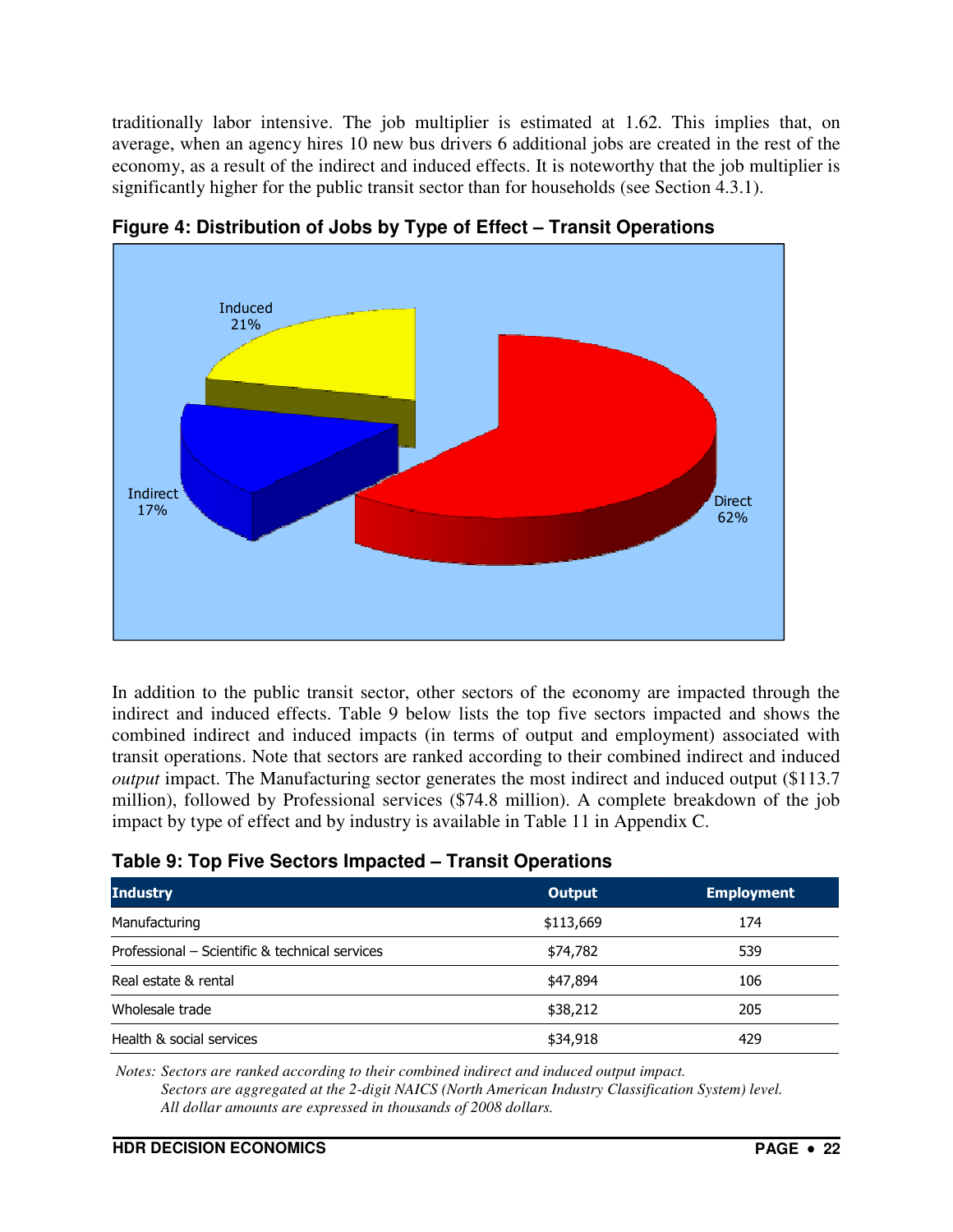### **APPENDIX A: COMPLETE SURVEY RESULTS**

#### **Table 10: Survey Results (Unweighted Count and Weighted Percent Estimates)**

| 1) What is the main purpose of your trip? If going home,                                                | <b>Weighted Percent Estimates</b> |            |             |
|---------------------------------------------------------------------------------------------------------|-----------------------------------|------------|-------------|
| indicate where you came from before you got on the bus.                                                 | <b>Most Likely</b>                | <b>Low</b> | <b>High</b> |
| a. Work / Work-related                                                                                  | 33.8%                             | 30.9%      | 36.6%       |
| b. Medical / Dental                                                                                     | 8.2%                              | 6.6%       | 9.9%        |
| c. Education                                                                                            | 25.6%                             | 22.9%      | 28.2%       |
| d. Shopping, recreation or tourism                                                                      | 20.0%                             | 17.6%      | 22.4%       |
| e. Other                                                                                                | 12.4%                             | 10.4%      | 14.4%       |
| 2.a) For work trips - If public transportation was not available, you would:                            |                                   |            |             |
| a. Not be able to work                                                                                  | 25.3%                             | 22.7%      | 28.0%       |
| b. Look for another job (closer to home)                                                                | 12.4%                             | 10.4%      | 14.4%       |
| c. Adjust your working hours                                                                            | 5.1%                              | 3.7%       | 6.4%        |
| d. Work at home                                                                                         | 2.3%                              | 1.4%       | 3.2%        |
| e. Use another means of transportation                                                                  | 54.4%                             | 51.4%      | 57.4%       |
| f. Other                                                                                                | 0.5%                              | 0.1%       | 0.9%        |
| 2.b) For medical trips - If public transportation was not available, you would:                         |                                   |            |             |
| a. Not seek medical assistance                                                                          | 24.1%                             | 21.5%      | 26.6%       |
| b. Select another physician / care provider                                                             | 9.9%                              | 8.1%       | 11.7%       |
| c. Receive home care                                                                                    | 3.4%                              | 2.3%       | 4.5%        |
| d. Use another means of transportation                                                                  | 59.5%                             | 56.5%      | 62.4%       |
| e. Other                                                                                                | 3.1%                              | 2.1%       | 4.2%        |
| 2.c) For education trips - If public transportation was not available, you would:                       |                                   |            |             |
| a. Not be able to attend school / college                                                               | 23.4%                             | 20.8%      | 25.9%       |
| b. Miss more classes or school activities                                                               | 14.3%                             | 12.2%      | 16.4%       |
| c. Choose another school (closer to home)                                                               | 5.8%                              | 4.4%       | 7.2%        |
| d. Use another means of transportation                                                                  | 55.1%                             | 52.1%      | 58.1%       |
| e. Other                                                                                                | 1.5%                              | 0.7%       | 2.2%        |
| 2.d) For shopping, recreation or tourism trips - If public transportation was not available, you would: |                                   |            |             |
| a. Make fewer trips                                                                                     | 35.3%                             | 32.5%      | 38.2%       |
| b. Go to a different shopping center / attraction                                                       | 5.6%                              | 4.2%       | 6.9%        |
| c. Shop online or by catalog                                                                            | 4.9%                              | 3.6%       | 6.2%        |
| d. Use another means of transportation                                                                  | 51.1%                             | 48.1%      | 54.1%       |
| e. Other                                                                                                | 3.1%                              | 2.1%       | 4.2%        |
| 2.e) For other trips - If public transportation was not available, you would:                           |                                   |            |             |
| a. Make fewer trips                                                                                     | 38.2%                             | 35.3%      | 41.2%       |
| b. Use another means of transportation                                                                  | 58.3%                             | 55.3%      | 61.3%       |
| c. Other                                                                                                | 3.5%                              | 2.4%       | 4.6%        |
| 3) If public transportation was not available, what other means of transportation would you use?        |                                   |            |             |
| a. Drive your personal vehicle                                                                          | 16.8%                             | 14.5%      | 19.0%       |
| b. Ride with someone else                                                                               | 43.5%                             | 40.5%      | 46.5%       |
| c. Taxi                                                                                                 | 10.2%                             | 8.4%       | 12.0%       |
| d. Bicycle                                                                                              | 6.7%                              | 5.2%       | 8.2%        |
| e. Walk                                                                                                 | 22.4%                             | 19.9%      | 25.0%       |
| f. Other                                                                                                | 0.4%                              | 0.0%       | 0.7%        |

 *Note: Weighted percent estimates reflect a 95 percent confidence interval.*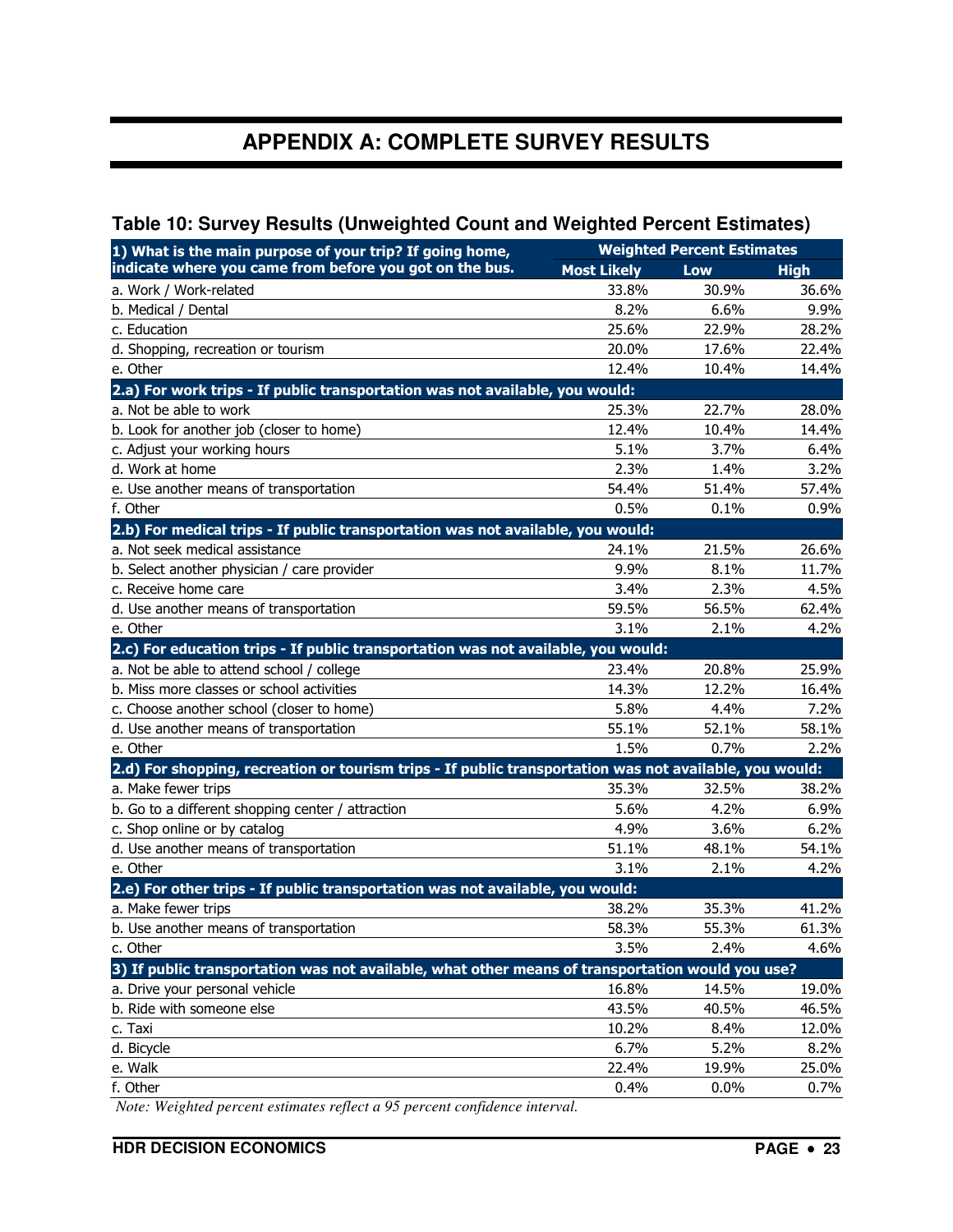### **APPENDIX B: ADDITIONAL CHARTS FROM TRANSIT BENEFIT MODEL**







**Figure 6: Distribution of Total Benefits by Trip Purpose**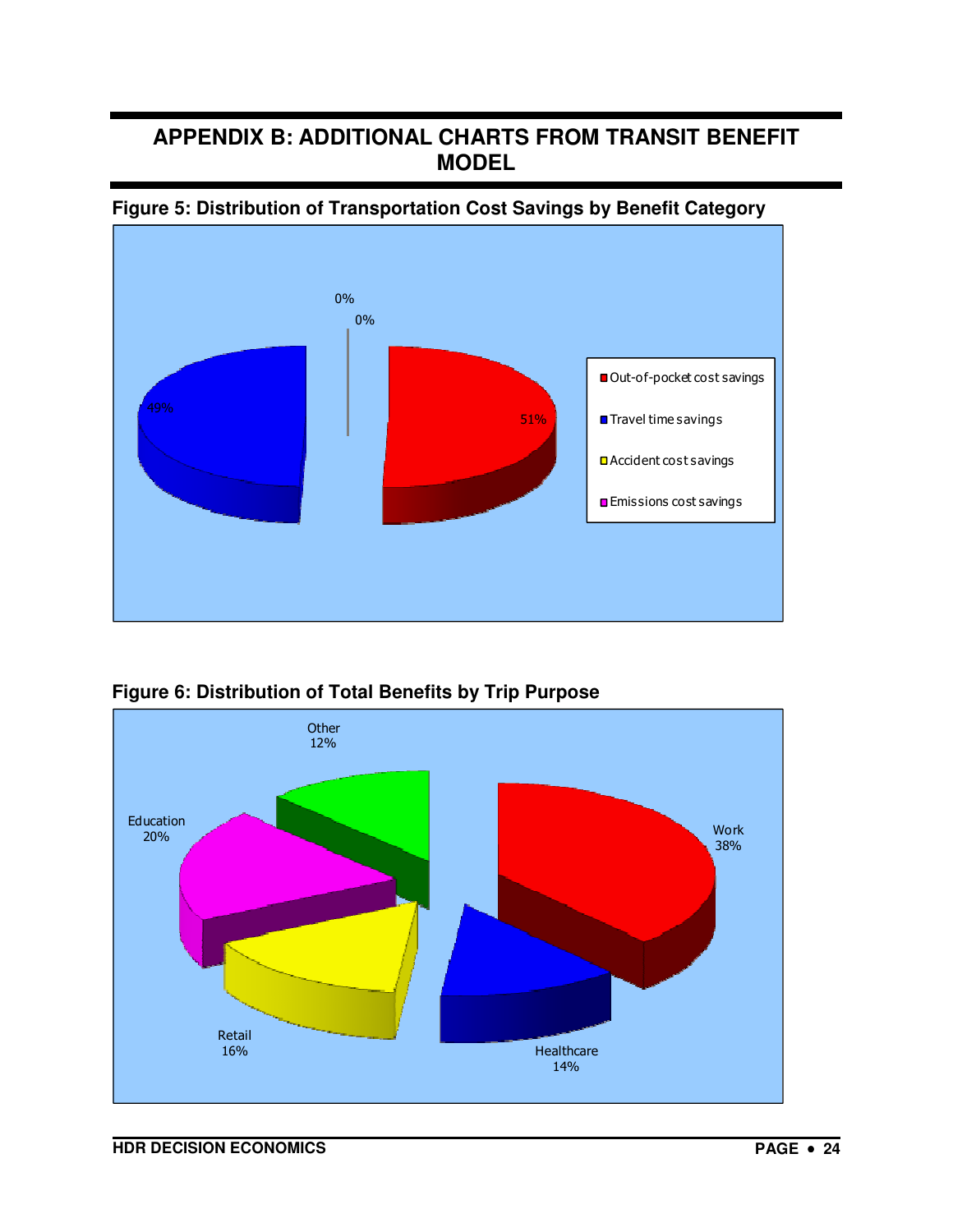### **APPENDIX C: DETAILED RESULTS FOR ECONOMIC IMPACT ANALYSIS OF TRANSIT OPERATIONS**

### **Table 11: Employment Impact by Aggregate Sector**

| <b>NAICS Code</b> | <b>Industry</b>                                  | <b>Direct</b> | <b>Indirect</b> | <b>Induced</b> | <b>Total</b> |
|-------------------|--------------------------------------------------|---------------|-----------------|----------------|--------------|
| 11                | Agriculture, forestry, fishing and hunting       | 0             |                 | 19             | 21           |
| 21                | Mining                                           | 0             | 39              | 3              | 41           |
| 22                | <b>Utilities</b>                                 | $\mathbf{0}$  | 17              | 8              | 25           |
| 23                | Construction                                     | 0             | 45              | 11             | 57           |
| 31-33             | Manufacturing                                    | $\mathbf{0}$  | 126             | 48             | 174          |
| 42                | Wholesale trade                                  | $\Omega$      | 154             | 50             | 205          |
| 48-49             | Retail trade                                     | 0             | 12              | 436            | 447          |
| 44-45             | Transportation and warehousing                   | $\mathbf{0}$  | 141             | 40             | 181          |
| 51                | Information                                      | $\Omega$      | 21              | 27             | 48           |
| 52                | Finance and insurance                            | $\mathbf{0}$  | 105             | 104            | 209          |
| 53                | Real estate and rental                           | $\mathbf{0}$  | 33              | 73             | 106          |
| 54                | Professional - Scientific and technical services | $\Omega$      | 466             | 73             | 539          |
| 55                | Management of companies                          | $\mathbf{0}$  | 14              | 10             | 24           |
| 56                | Administrative and waste services                | $\mathbf{0}$  | 172             | 71             | 243          |
| 61                | <b>Educational services</b>                      | $\Omega$      | $\overline{2}$  | 57             | 59           |
| 62                | Health and social services                       | $\mathbf{0}$  | 0               | 429            | 429          |
| 71                | Arts, entertainment and recreation               | $\mathbf{0}$  | 13              | 58             | 71           |
| 72                | Accommodation and food services                  | $\mathbf{0}$  | 71              | 243            | 314          |
| 81                | Other services                                   | $\Omega$      | 85              | 185            | 269          |
| 92                | Government and non NAICs                         | 5,721         | 81              | 19             | 5,821        |
|                   | <b>TOTAL</b>                                     | 5,721         | 1,598           | 1,965          | 9,283        |

 *Note: Sectors are aggregated at the 2-digit NAICS level.*